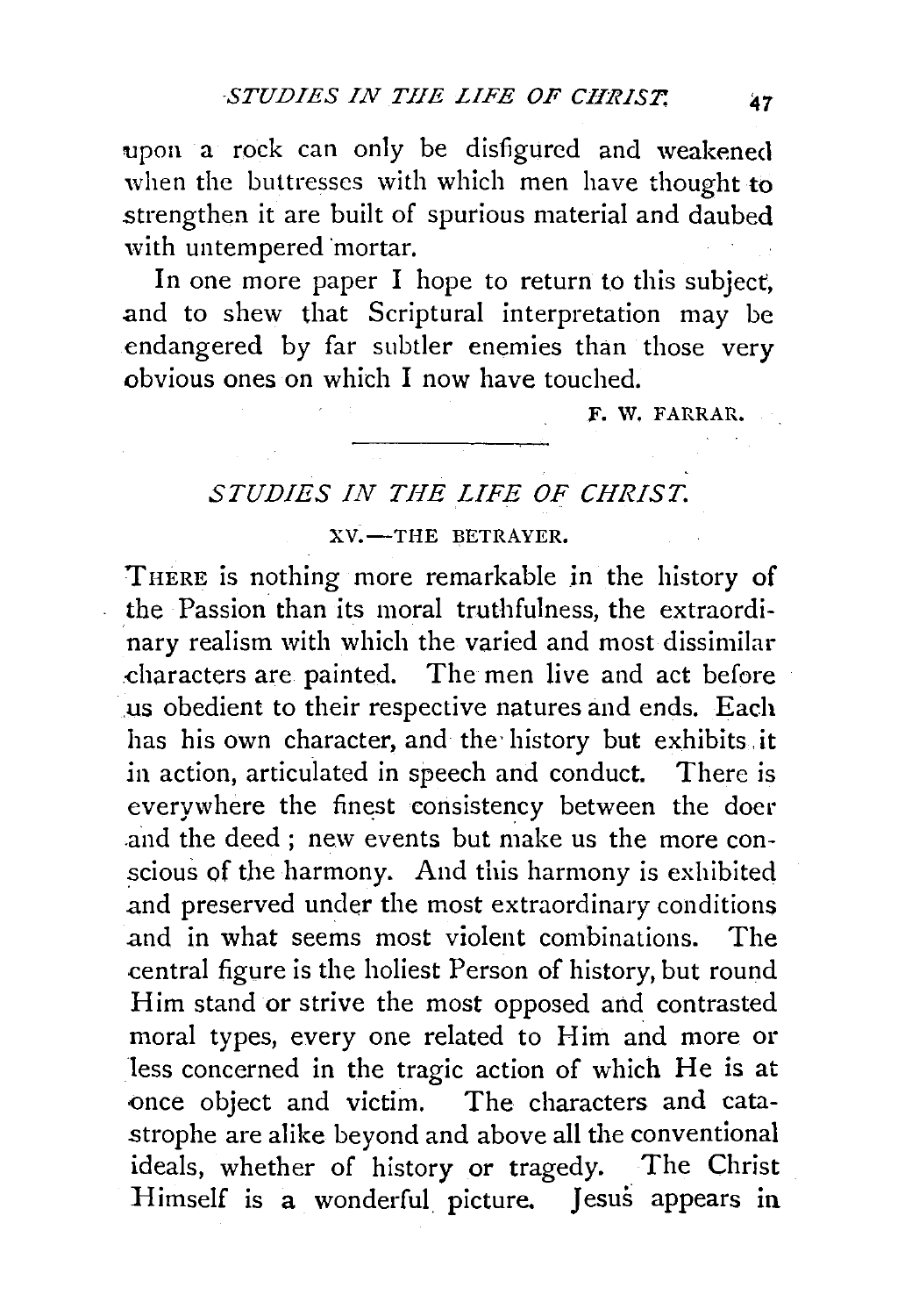every moment and circumstance equal to Himself. To paint Him as He lives before us in his final agony was a feat possible only to the sweet simplicity that copies Nature, unconscious of its own high art. It was a work beyond not only the Galilean imagination, but any of the imaginations that had as yet created the ideals of the world. Physical weakness and suffering do not readily lend themselves to the expression of moral dignity and power. The Victim of the scourge and the cross, fated to endure the contemptuous pity of his judge and the merciless mockery of his foes, is hardly the kind of subject imagination would choose as the vehicle or embodiment of a spiritual sublimity so transcendent as to demand our worship and command our awe. Creative art would find it almost, perhaps altogether, impossible to keep the weakness from depraving and so destroying the dignity-the scornful hate. that kills the person from casting its shadow over the character. It is only when we compare this simple historical presentation with the highest human art that we see how perfect it is. The splendid imagination of Plato has done its utmost to invest the death of Sokrates with high philosophical meaning, with the deepest ethical and tragic interest. Yet when the dosing scenes in the *Phaedo* are compared with the closing scenes in the Gospels, how utterly the finest genius of Greece is seen to have failed in his picture of the good man in death. Sokrates is the philosopher, not the man. In his very serenity there is something selfish. His speculations calm and exalt him, but at the expense of his humanity. Affection, passion does not trouble him, and he does not feel how, sorely it may trouble other and lower spirits. Death, so far as an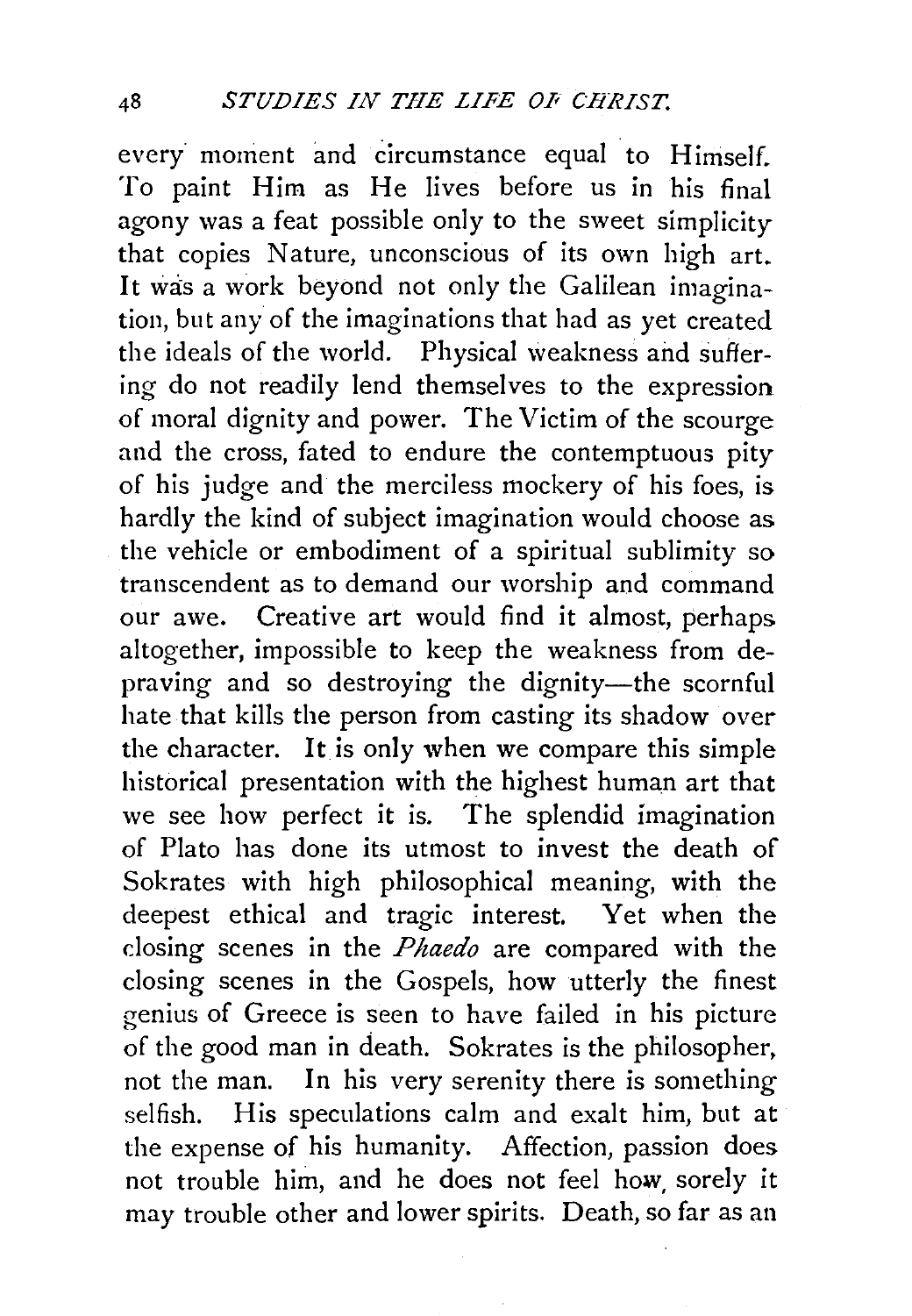evil to himself, he has conquered; but he· has not even imagined that his death may be an evil to others, all the greater that he suffers it so unjustly and meets it so serenely. The guilt of Athens in causing his death does not touch so as to awe or overwhelm him ; he feels the guilt almost as little as Athens herself. Then the sorrows of Xanthippe do not move him. He remains sublimely discoursing with his friends, while she, face to face with woman's greatest sorrow, is introduced only to be made· ridiculous in her grief. Xanthippe indeed has been one of the most ill-used of women. Neglected by her husband in life, she is not comforted by him in death. He has lofty principles and wise speeches for philosophers, but only scornful pity of the woman whose sorrow ought to have touched his spirit and made him feel that death is more terrible to the living than to the dying, and the sorrows of affection have a greater claim on our comfort and sympathy than the serene souls of philosophers. How infinitely does Christ in his dying passion transcend the most virtuous of the Greeks ! Death to Him has no terrors, save those made by the guilt of man. He fears death for the sake of the men that work it ; because of their sin it is to Him an agony He cannot bear. The man who followed and betrayed Him, the men who loved and forsook Him, the women who loved and forsook Him not, He pitied, He comforted as far as they would receive the comfort He had to give. The sorrow of Christ in death was diviner than the serenity of Sokrates, and the historians of his sorrow could have made Him so seem only by painting Him as He was. They were without the imagination that could create an ideal so strange yet so beautiful, and only possessed the VOL. XII. 4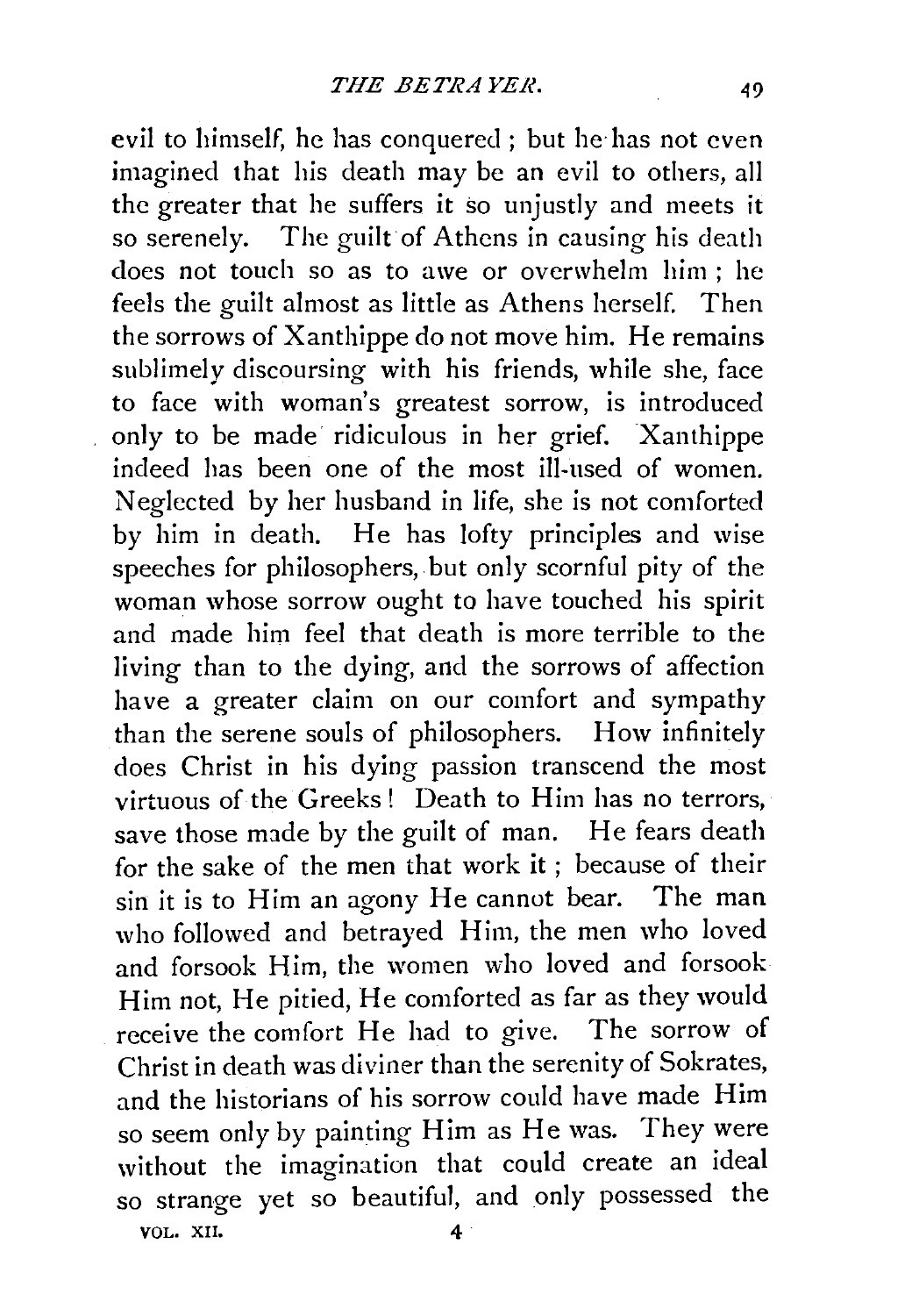love that is quick to understand and sure and true of speech. And thus, by their very openness and simplicity of soul, which keeps them remote from invention and near to reality, they so represent Christ in his passion as to make the passion exalt and glorify the Christ. But the transfiguring power is in the person. not in the suffering. It is made sublime through Him; He remains glorious in spite of it. The case is without a parallel. There are no sufferings in the world that awaken the same emotions as Christ's; but the emotions they awaken are due not to them as sufferings, but to the Sufferer. Their transcendent significance only expresses his; and the degree of their significance for the world is the measure of the wonder ful unlearned art that had the wisdom to read their meaning and tell their story.

And as Christ remains Himself, true to his ideal character, the other actors in the tragedy no less faithfully and consistently unfold in action and conduct their respective moral natures. While He rises above his sorrow, and commands it, even in the very momerit when it works his death, his disciples behave like simple men surprised in the midst of fond illusions, suddenly and fiercely shaken out of them, and *too*  completely bewildered by the shock to know what to think or to do. Judas, perhaps the man of strongest character and will in the band, foresees the catastrophe. contributes to it, but only to be so appalled by the issue as to be hurried to a deed of terrible atonement. And this evolution of moral nature and principle stands in radical relation to the presence and action of the Christ. The men who touch Him in this supreme hour of his history do so only to have their essential characters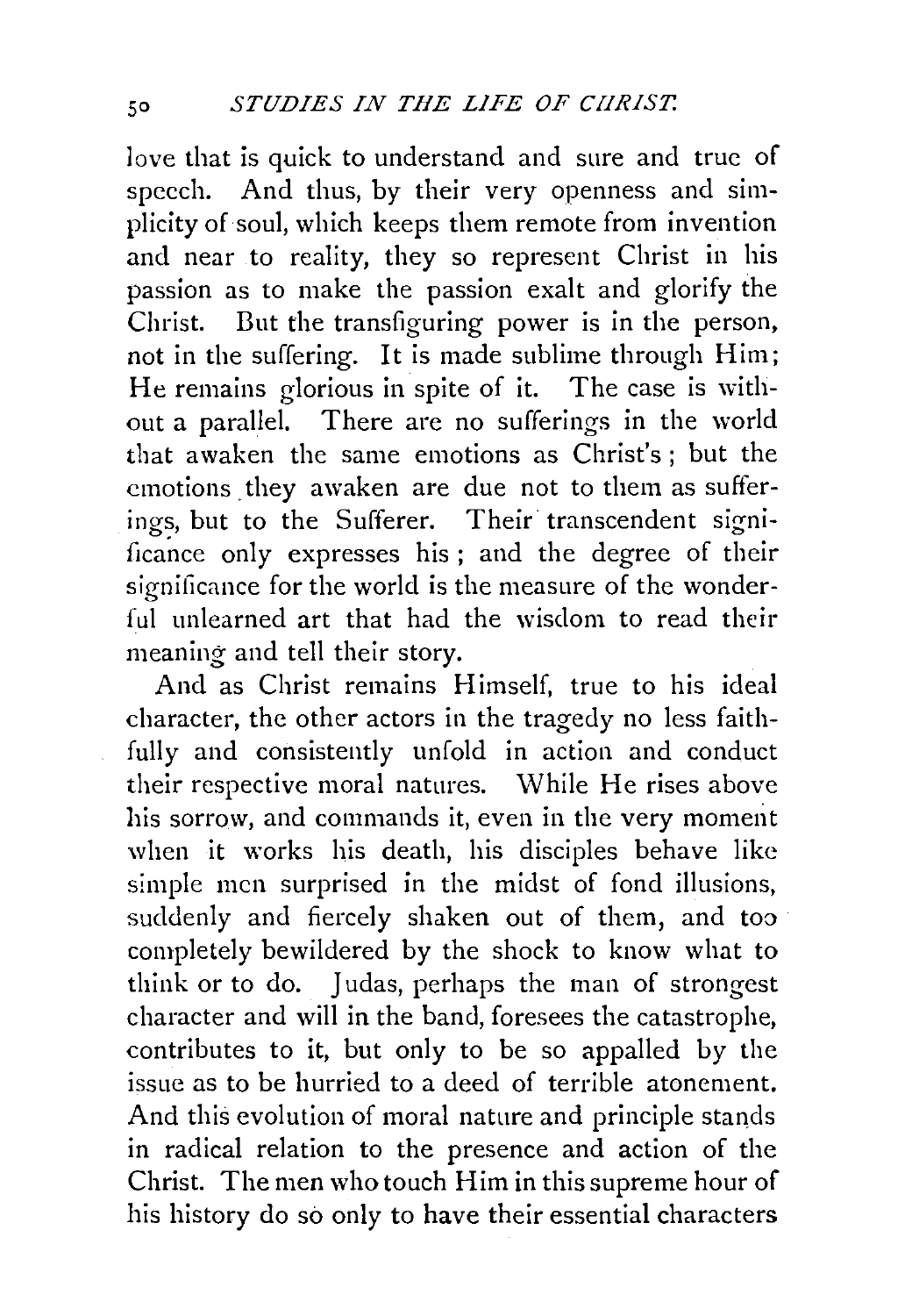-disclosed. In Him judgment so lived that it acted as by nature and without ceasing. The men who thought to try Him were themselves tried, stood in his presence with their inmost secrets turned out. The stars that Jook down on us like the radiant eyes of heaven shine out of a darkness their light but deepens. The sunshine makes the plant unfold its leaves, the flower declare its colour, the tree exhibit its fruit. So from Christ there came the light as of a solitary star, deepen*ing* the darkness round Him, a heat and radiance that made the characters about Him effloresce and bear. fruit, each after its kind. The high Priest is made all unconsciously to himself to shew himself, not as he is thought or would like to be thought to be, but as he is before the eye of God and measured by the eternal law -of righteousness-crafty, devoted to expediency, using his high office for private ends, turning the forms of justice into the instruments of injustice; scrupulous as to ceremonial purity, but heedless as to moral rectitude; :able red-handed but calm-hearted to keep the Passover, feeling in no way disqualified by his part in the trial and crucifixion for celebrating the great religious festival of his people. The Procurator, a Roman, imperious, haughty, scornful of the people he ruled, contemptuous of their religion, impatient of their ceaseless ·disputes, stands, from his brief connection with Jesus, before all time morally unveiled-a man vacillating, -cruel, as a judge in the heart of him unjust, surrendering to a popular clamour he proudly despised the very person he had declared innocent. The Priests, fearful of pollution, hating a Gentile as if he were organized sin, are seen, as it were, spiritually unclothed, sacrificing their hitherto greatest to a still greater hate,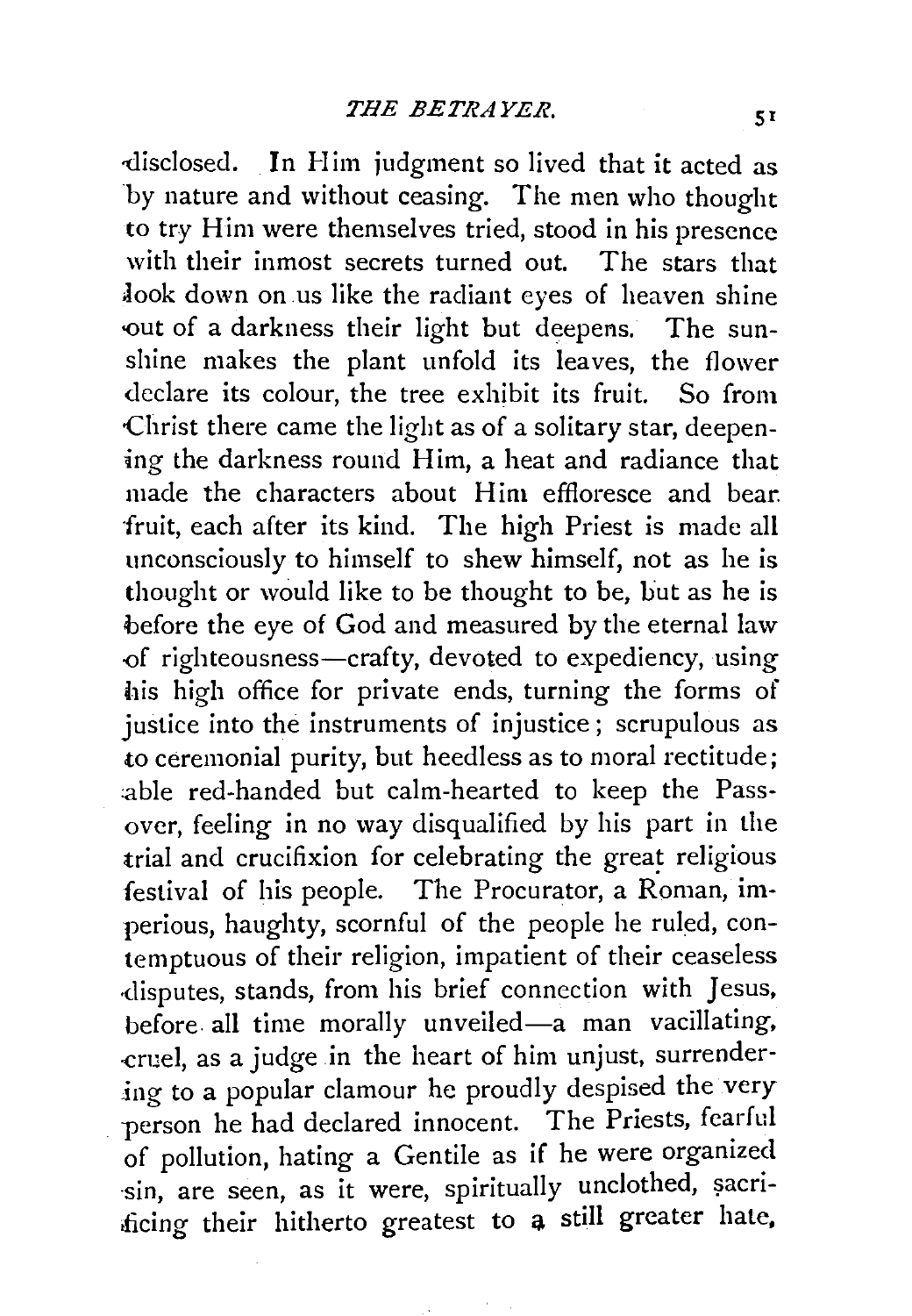stimulating in the crowd their thirst for blood, preferring Cæsar to Christ, standing mocking and spiteful. before painful yet sacred death. The People, thoughtless, impulsive, are shewn, the ready tools of the cunning, demanding the life of a murderer, the death of the righteous; as a multitude, where men, de-individuated, are almost de-humanized, capable of atrocities. which each man apart and by himself would abhor himself for thinking either he or any other man could perpetrate. The inner nature in each determines the action, but the contact with Christ shews the quality of the nature, and forces it into appropriate action and speech. As the Passion reveals in Jesus the Christ,. its history is but the translation, under the impulse He· supplies, into word and deed of the spirit of the men who surrounded, tried, and crucified Him.

Now this indicates the point of view from which we wish to apprehend the last events in the life of Christ. They are the revelation of very varied moral natures, and they possess a singular unity and significance when studied in relation to the natures they reveal. The. standpoint is critical, but psychological rather than historical, the criticism being concerned not so much with the probable order and outer conditions of the events as with their moral source and spiritual sequence .. If we can find their subtler inner relations-can, as it. were, interpret the drama through the actors, or the plot through the. characters, especially in their attitude· to Him whose presence gives unity and movement to· the whole-it may help us the better not only to understand its truth but believe its reality.

The first man who meets us is the one who led the band of captors to Gethsemane. Judas is one of the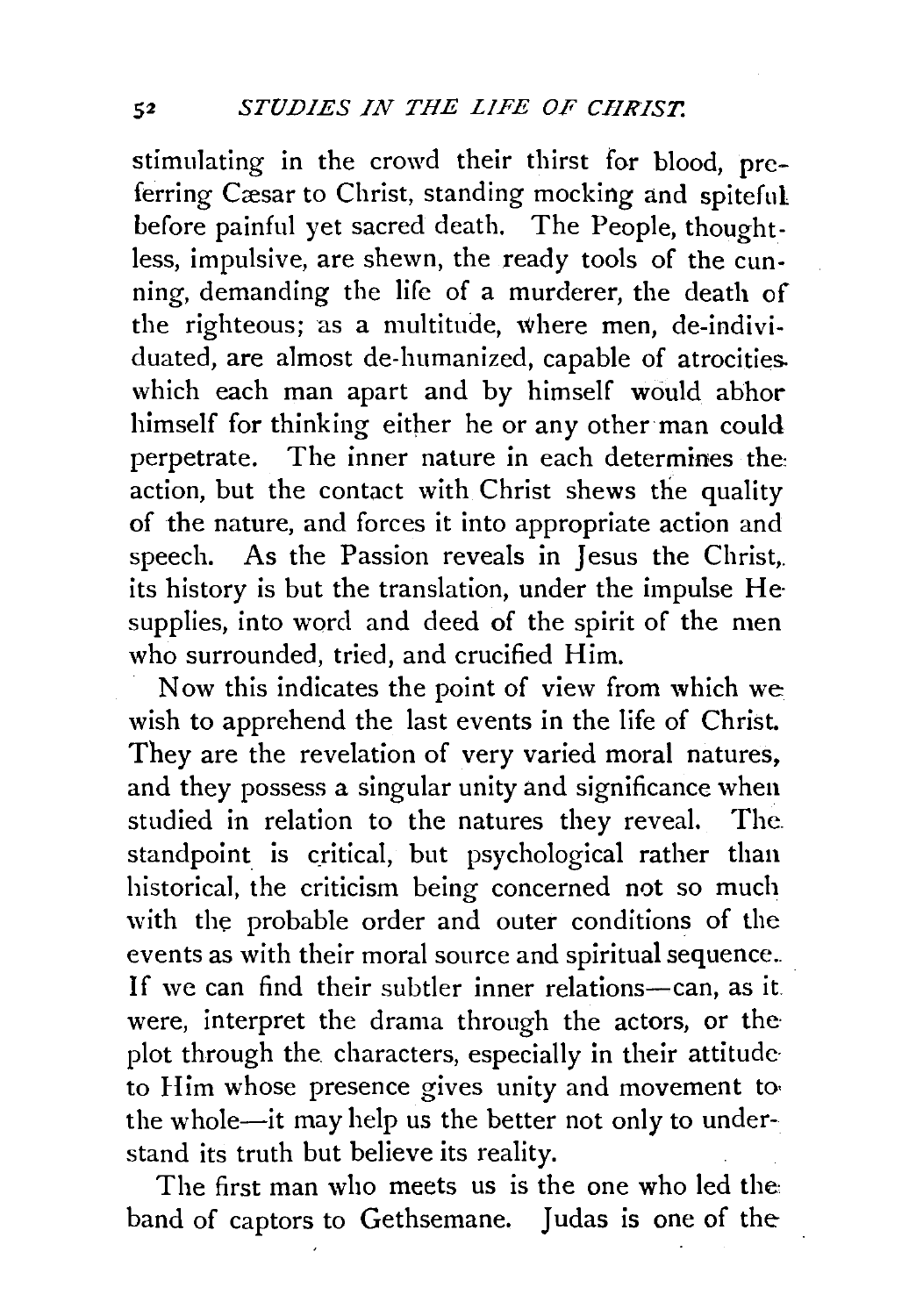standing moral problems of the gospel history. What was the character of the man? What motives induced him first to seek and then to forsake the society of Jesus ? Why did he turn traitor ? Why was he so little penetrated by the Spirit and awed by the authority of Christ as to be able to do as he did? And why, having done it, did he so swiftly and tragically avenge on himself his deliberately planned and executed crime ? These questions invest the man with a fascination now of horror and again of pity ; of horror at the crime, of pity for the man. If his deed stands alone among the evil deeds of the world, so does his remorse among the acts and atonements of conscience ; .and the remorse is more expressive of the man than even the deed. Lavater said, "Judas acted like Satan, but like a Satan who had it in him to be an apostle." And it is this evolution of a possible apostle into an .actual Satan that is at once so touching and so tragic.

There is an instructive contrast between what we l:now of the man and how we conceive him. There is, perhaps, no person in history of whom we at once know so little and have so distinct an image. The lines that sketch him are few, but they are lines of living fire. He is too real a person to be, as Strauss argued,<sup>1</sup> a mythical creation, made after Ahithophel, .and draped in a history suggested by verses in the very Psalms Peter quoted in his address to his brother Apostles.<sup>2</sup> The man and his part are so interwoven with the history of Christ's last days as to be insepar- .able from it; the picture of the man is too defined, concrete, characteristic to be a product of the mythical

> <sup>1</sup>*Le'·m :Jcsu,* § 130; *J{eucs Lcbm,* § 90.  $*$  Ac s i. 15 ff.; Pss. cix., lxix.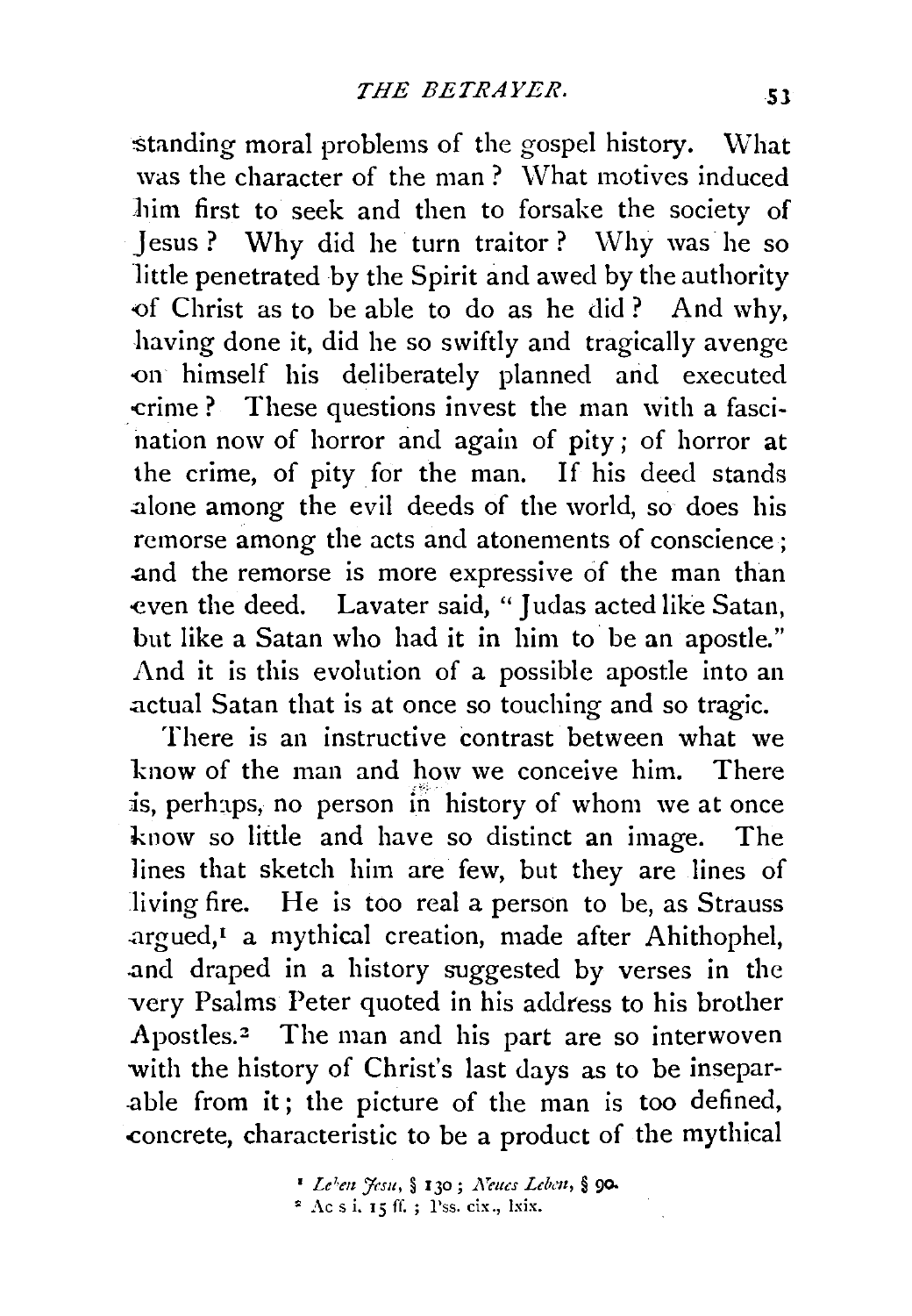imagination which, always exaggerative, never works. but on a stupendous scale. The objects loom as through the mist-do not look like Judas, clear and sharp cut. as if fresh from the sculptor's chisel. Still less can we: allow Volkmar<sup>1</sup> to resolve him into a creation of the-Pauline tendency, framed expressly to make a place: in the apostolic circle for Paul. His reasons are as. violent as his conjecture. Judas is no bestial phenomenon, lying outside the pale of humanity. On the contrary, the human nature of him is terribly real- and distinct; and Paul's own reference to the betrayal  $x$ is, notwithstanding Volkmar's specious exegesis and strained rendering, clear and conclusive. But if the critic is required to spare his historical reality, it is not simply in order to allow the speculative theologian to destroy his humanity. Daub, $3$  in one of the strongest.

<sup>1</sup> Die Religion Jesu u. ihre erste Entwickelung nach dem gegenwärtigen Standeder *Wissenschaft*, pp. 260, ff.

<sup>2</sup> I Cor. xi. 23. Volkmar proposes to translate *rapeoidero, iiberliefert wurde*-(was delivered, given up), instead of *verrathen ward* (was betrayed). But thechange does not mend the matter. If He was delivered, some one delivered Him. to somebody, which to the Apostles could only appear as a betrayal. This wholetheory as to Judas is an example of how a scholar, possessed by an hypothesis, may in its interest do violence to all the probabilities of history and laws of grammar.

<sup>3</sup> Judas Ischariot, oder Betrachtungen über das Böse im Verhältniss zum Guten-(Heidelberg, 1816, 1818). There is no more remarkable figure in modern. theology than Daub, and no more gruesome book than his *Judas Ischariot*. IIemight be said to be the mirror of German Transcendentalism in its successive phases. He began life a Kantian, he ended it an Hegelian, but was throughout distinguished by the most heroic loyalty to the speculative reason, addressing an audience always few, though not so constantly fit. When he wrote *Judas* he was. under the influence of Schelling's first transcendental theosophy, bent on discovering in God and Nature the dark ground which the eternal Reason had to conquer, and ngainst which it had to establish light and order. To him Jesus and Judas. were the universal in miniature-their history veiled the universal truth. "As. Jesus Christ had no equal among men, neither had his betrayer. While to the Christian mind the first man was the first sinner, yet among his descendants Judas. is the only one in whom sin reached the highest point" (vol. i. p. 2). "In him was personified and concentrated all the wickedness of all the enemies of Jesus and evil identified with its instrument; and so for him, as an incarnation of the: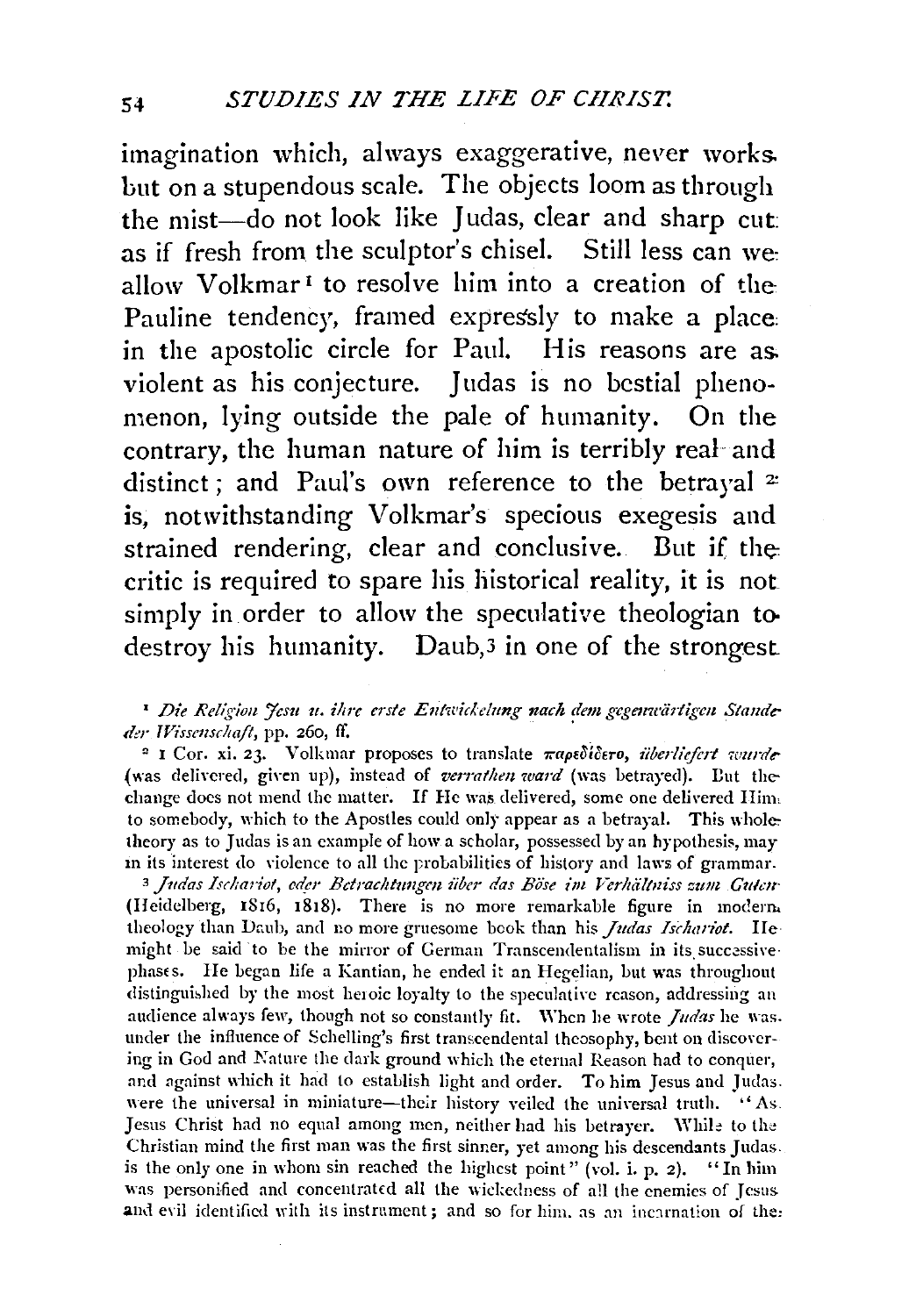works of his massive but hardly modern mind, has conceived Judas as the embodied evil who stands in antithesis to Christ as the embodied good. The one was the power of Satan in human form as the other was the power of God, and without the devilish the Divine agent could not have accomplished his work in the world. Hence Judas was chosen to be a disciple expressly that he might betray the Christ, and so, by enabling Jesus to fulfil his mission, fulfilling his own. But this theory is without historical warrant, its reason is entirely *a priori*, its significance purely speculative. The man is to us simply an historical person, and must be interpreted as one, on principles and by standards applicable to human nature throughout the world.

If Daub is unjust to Judas, sacrificing his historical and moral significance to a speculative theory as to the relation of evil to good, there are two current yet opposite interpretations that are, though for different reasons, no less unjust. According to the one of these, Judas is moved by avarice; according to the other, by mistaken enthusiasm, by an exalted notion of Christ's mission and power. There is nothing that can so little explain the act and conduct of Judas as greed, the love of money. There is, perhaps, no passion more intense, but there is certainly none so narrow, so selfish, so blind or indifferent to the miseries or misfortunes it may inflict on others. To avarice money is the greatest good, the want of it the greatest evil, and the means that can obtain the good and obviate the evil are ever justified by the end. The miser who

devil, mercy and blessedness are alike impossible " (vol. i. p. 22). With the way in which Daub works out the universal problem given in this moment of the evangelical history, we are not here concerned. It is er.ough that we see to what extraordinary uses Judas has been turned.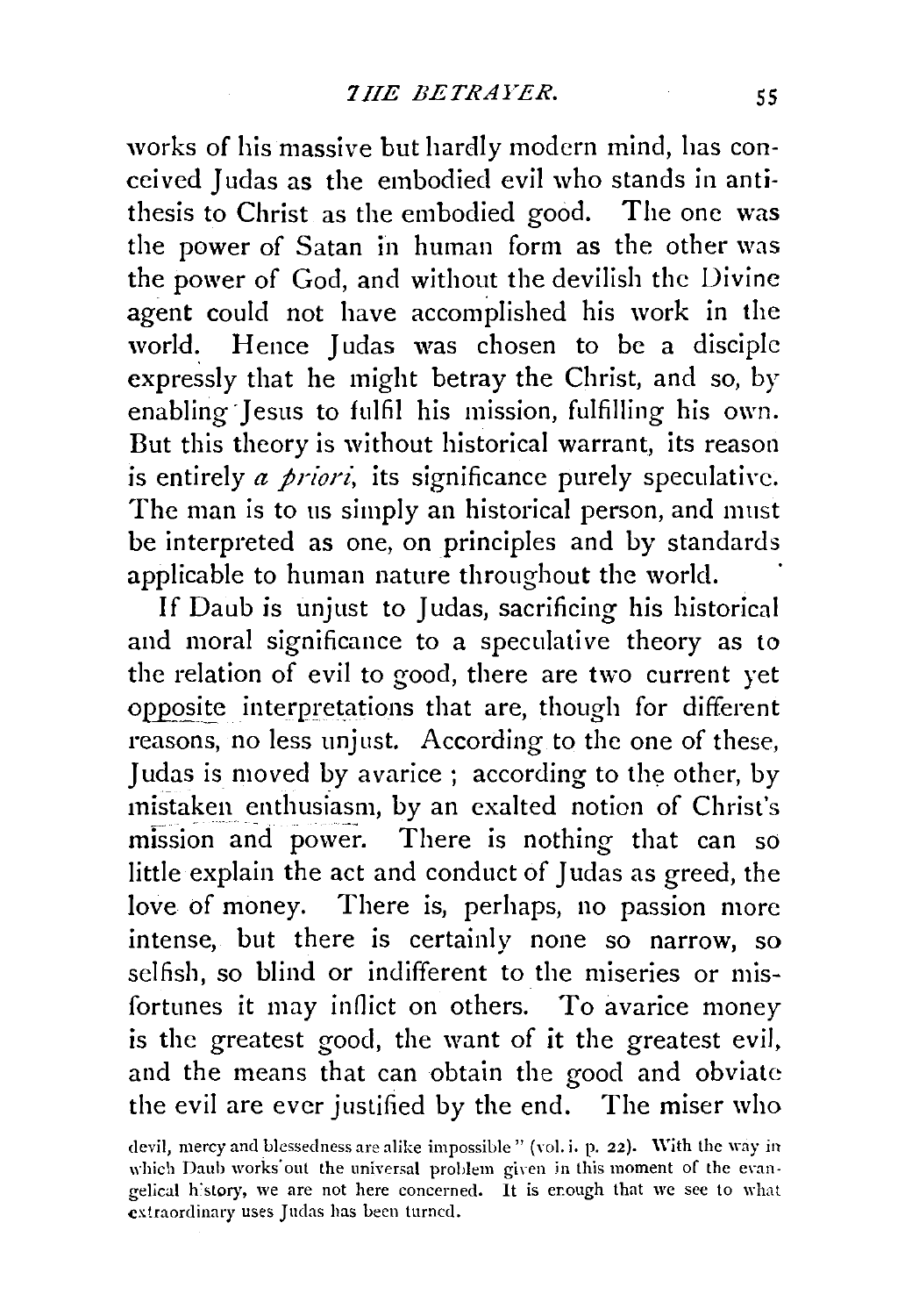can indulge his master passion minds his own miseries too little to care for the miseries it may cause either to persons or States. The remorse of Judas disproves his greed; the man who could feel it had too much latent nobility of soul to be an abject slave of avarice. The "thirty pieces of silver" had no power to comfort him; they were the signs of his guilt, the witnesses of his shame that in his despair he cast from him in mingled rage and pain. The fact, too, that he was the bearer of the bag 1 proves that he was no lover of money. However his eo-disciples may have judged him, Jesus would never have so led him into temptation, fostered avarice in the heart of the avaricious by ·making him the custodian of the purse. Christ, we may be certain, did not elect him to this office in order that He might cause the offence to come.<sup>2</sup>

And Judas was as little a mistaken enthusiast, a man weary of his master's delay in declaring Himself, seeking by a fond though foolish expedient to force Him to stand forth the confessed and conquering Messiah.3 This theory has nothing in the history to support it, is indeed, in every respect, violently, opposed to the evidence. If he had been an enthusiast, why had his enthusiasm slumbered so long, and never been expressed till now, and why now in a form so extraordinary and fantastic? And how, if he had so great an idea of Christ's power, had he so mean an idea of Christ's wisdom ? If, too, he had meant to compel Jesus to shew Himself, would he have chosen the silent night as the time for the

*<sup>•</sup>* John xii. 6. 2 Matt. xviii. 7.

<sup>&</sup>lt;sup>3</sup> Cf. the article "Judas" by Paulus, in Ersch und Gruber's *Encyclopädie*; Whately's *Essays on Dangers to the Christian Faith*, Discourse iii.; and De Quincey's celebrated *Essay on Judas*, which throws the same theory into more literary but also more paradoxical form.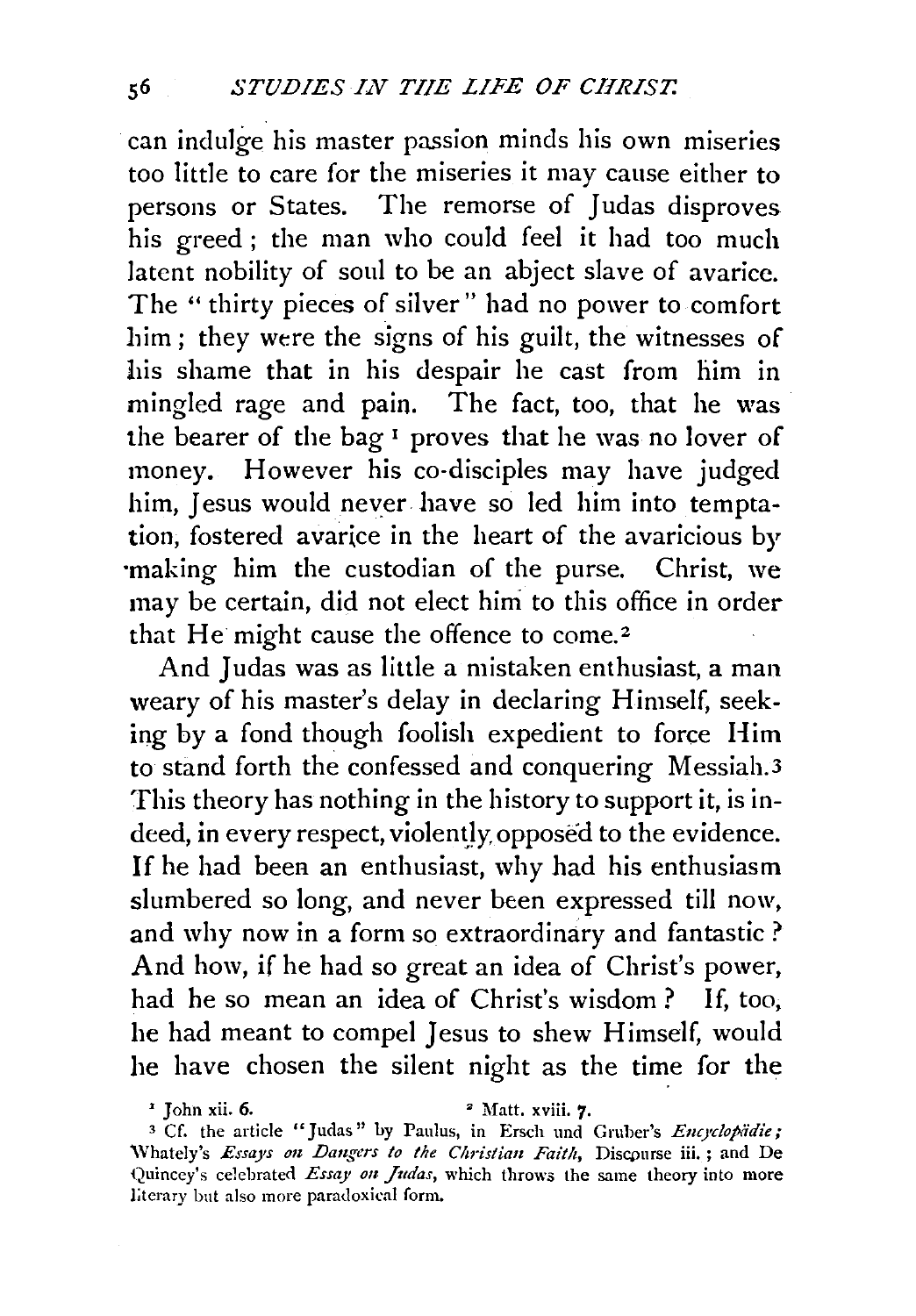capture ·2nd still Gethscmane as the place ? If, too, while his means were so foolish, his motive had been so good, would Jesus have received and spoken of and to him as He did? The theory is too unreal and violent to deserve grave discussion, and would never have been gravely proposed for belief save as offering .a welcome alternative to the commoner and less generous interpretation. There are men who but see in the remorse of Judas the evidence of his sin and condemnation ; and there are men who see in it the proof of a sorrow for his act too deep to allow the man to forgive himself. The former are contented to say: •• Judas is the one man of whom we know with certainty that he is eternally damned;" 1 but the latter are anxious to find some means of softening the fate of -one who died from unspeakable horror at his own crime. Apart from this reason no man would ever have seen in Judas a mistaken enthusiast.

Let us look then at the man as he stands before us in history. It is not easy indeed to get face to face with him. His early life lies under the shadow cast by his later ; the man is interpreted through his end. And the men who interpret him for us looked at him in a light wonderfully unlike the light in which he had seen and been seen in the flesh. To their eyes, enlightened by Divine events, everything assumed a new meaning. Jesus became another person than He had been-of diviner nature, higher authority, immenser ·significance. His kingdom ceased to be Israel's and became God's-spiritual, universal, eternal; his death was changed from a last disaster into a sacrifice ' oJered once for all," abolishing all need of further

<sup>1</sup> Die Evangelische Zeitung, No. 30, 1863; Hase, *Geschichte Jesu*, p. 549.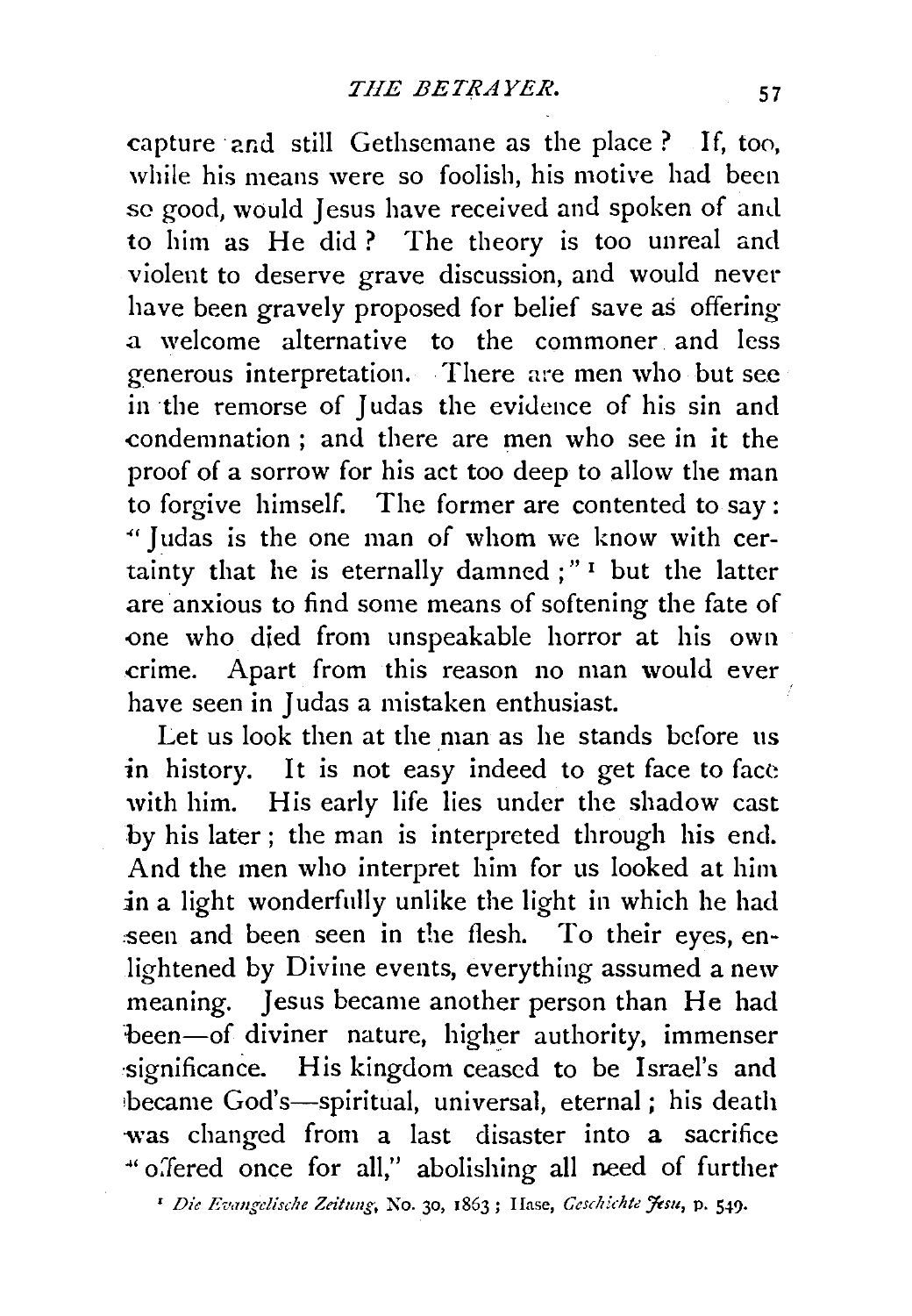sacrifices, and creating a new and living way by which men might draw near to God; the life of humiliation and suffering He had lived to their senses was transfigured and sublimed by the life of exaltation and glory lie now lived to their faith. And this change in their notion of Christ changed the proportions and meaning of everything that related to Him or his history. In the presence of the Divine in Christ, acts of the simplest devotion were touched with sublimity, while words of distrust or deeds of disobedience became charged with a darker guilt. And the new light which had risen on their spirits cast a shadow which fell deepest on Judas, stretching along the whole course of his life. The man was to them ever a traitor; in the hour of his discipleship he had still the soul of an alien,<sup>I</sup> and in his last act he was not so much a man as the agent and organ of the devil.<sup>2</sup> But we may be certain that, whatever the man was towards the end, he could not have been bad at the beginning. As Jesus would never have selected a man to be a disciple for the express purpose of making him a traitor, Judas must have had promise: in him, possibilities of good, capabilities of apostleship. Christ's act is more significant than the Evangelist's. words ; and it permits us to infer that in Judas when he was called there was a possible Peter or John, as,. perhaps, in these there was a possible Judas. There is no question that he was one of the twelve,3 nor that he occupied a position of trust.4 The man Christ sotrusted must have seemed to Him a trusty man, not. likely to be corrupted by his office or its opportunities.

- <sup>3</sup> Matt. xxvi. 14; Mark xiv. 10; Luke xxii. 3.
- 4 John xii. 6 ; xiii. 29.

<sup>&</sup>lt;sup>r</sup> Matt. x. 4; Mark iii. 19; Luke vi. 16. <sup>2</sup> John xiii. 2, 27; Luke xxii. 3.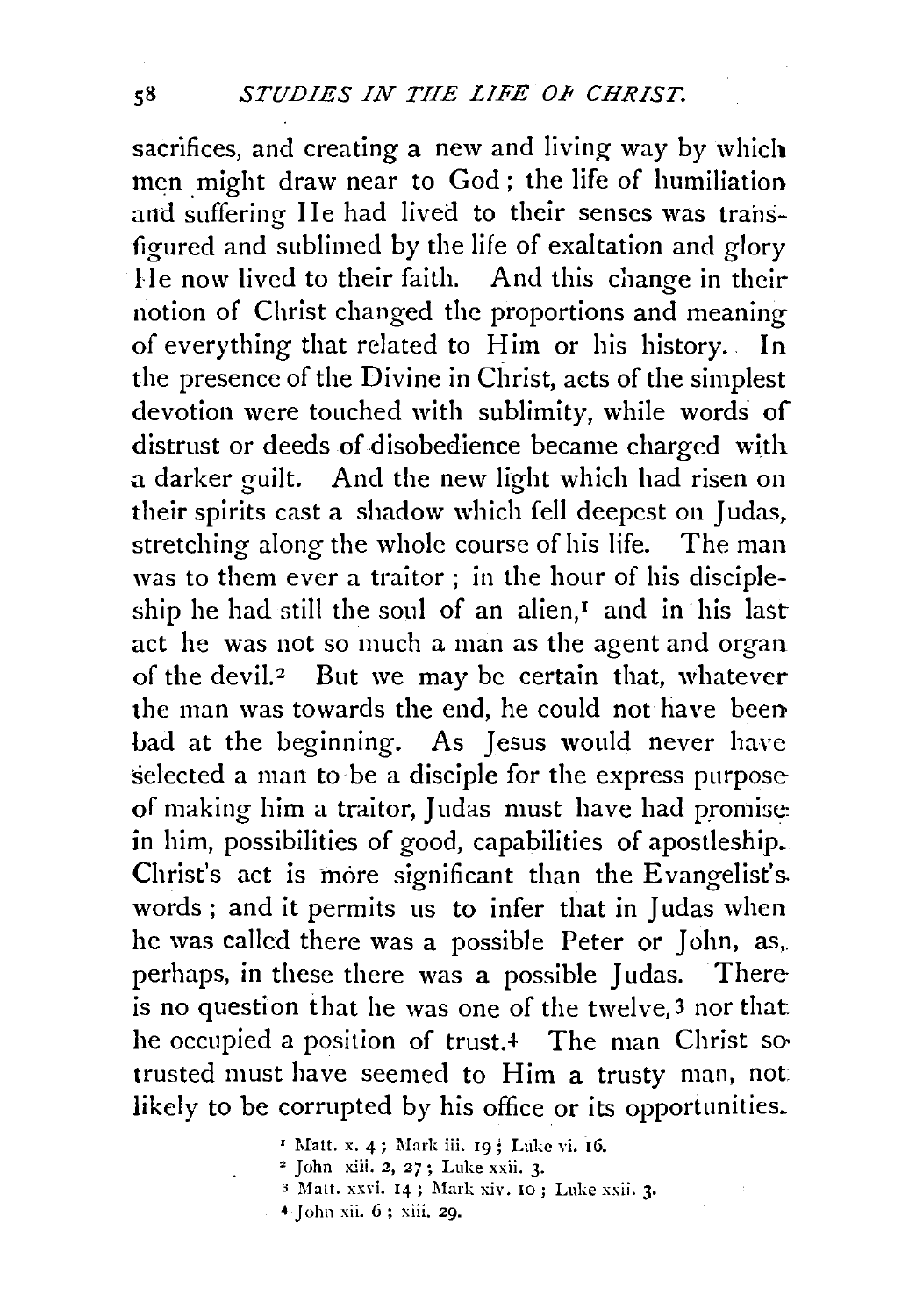But the unlikely was the realized. He who carried the purse betrayed the Master; and the well trusted became the traitor.

The position, then, from which our constructive interpretation must start is this : Judas the disciple was a possible apostle, chosen to the discipleship that the possible might be realized. It was with him as with the others-they, too, were possibilities; their souls, like his, the battle-ground of evil and good, where the: worse often came dangerously near to victory. The struggle was due to the good in Christ and the evil in themselves. The evil was the fruit of ignorance· or prejudice or passion, of the J udaism in which they had been nursed, with the false ideas it had created, and the false hopes it had inspired. Their ideas of God, of the Messiah, of the kingdom, of righteousness, of worship, of man, were the very antitheses and contradiction of Christ's. His aim was to lead them from their ideas to his, to expel the Jewish and plant in them the Christian mind. At first they loved Him because they believed He was the one who could realize their ideals ; at last they loved Him because they had made his ideals theirs, and had by faith and fellowship been qualified to become agents for their realization throughout the world. But the way between the first and the last was long and hard to traverse, marked here and there by struggles fierce in proportion to the strength of the old convictions and the new love. Where the convictions had. the deepest root the struggle was sternest; where the love was most intense victory came earliest and was most complete. But in no case was it easy. Peter, the man forward in speech and action, could rebuke his Master,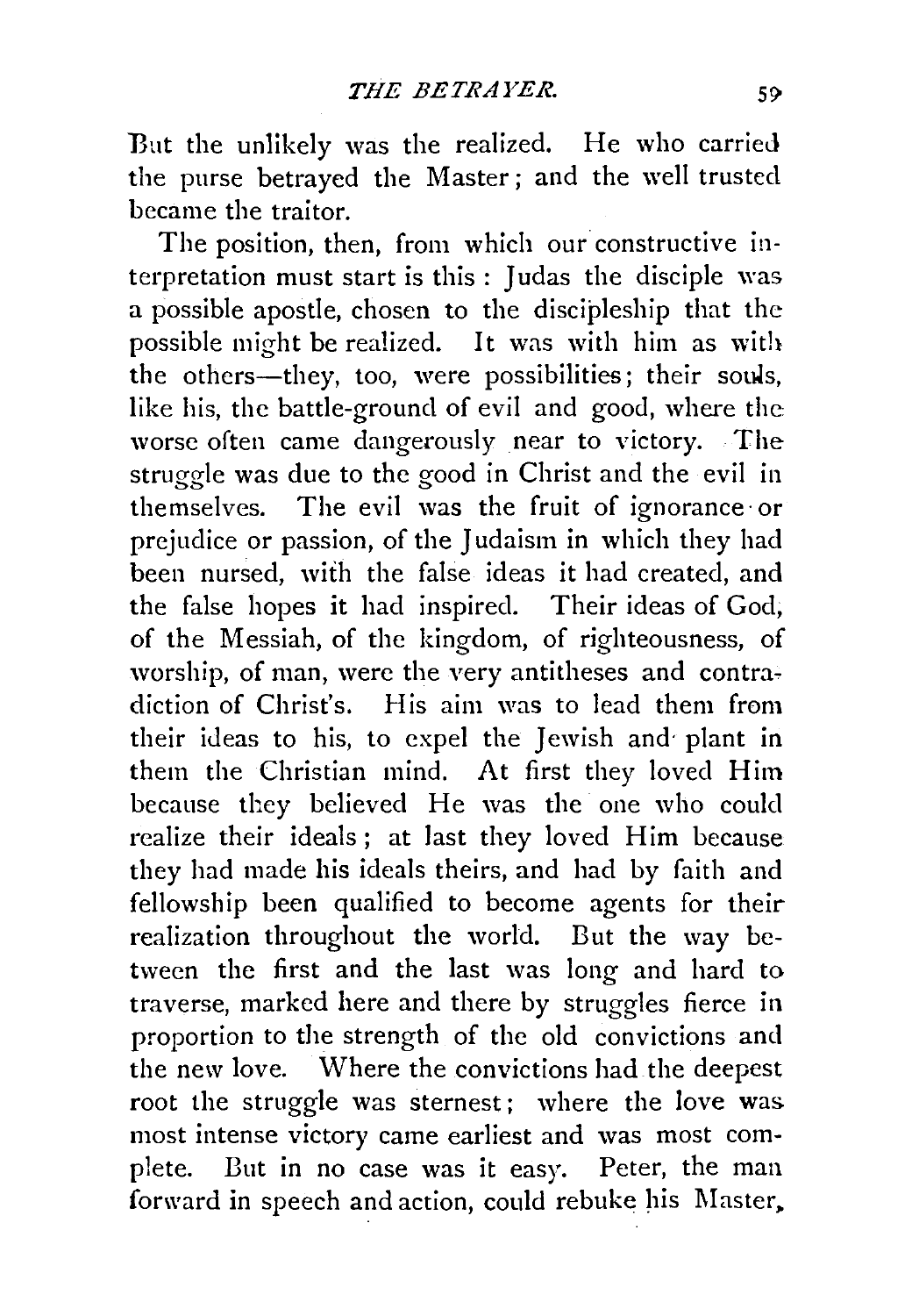even after months of closest fellowship.<sup>1</sup> The sons of Zebedee could not trust Him, but must urge that He fulfil their ambitions in their own form and way.<sup>2</sup> They had not learned to trust his wisdom because they had not learned to know his mind ; and his mind was hard to know because it was so utterly unlike their own.

. Now of Judas it may certainly be said he was at once the most Jewish and the least attached of the disciples, the man most pronounced in his Judaism and least bound by his affections—the feelings of personal love and social loyalty that could alone have steadied him in the process of violent and distressful change. He was known as Iscariot  $3$ —the man from Kerioth the only Judean in the band. The others were men of Galilee, kindred .in blood and akin in faith. Galilee was the circle of the Gentiles ; in it the people were more mixed, were freer, more open to new or strange ideas, less fierce and fanatical in their Judaism than the people of Judea. In the man from Kerioth there lived the hotter temper, the haughtier spirit, the more intolerant faith of the South. The air round his home was full of the oldest traditions of his race ; its scenes, consecrated by the wanderings and history of Abraham, by the struggles and early victories of David, may well have coloured the dreams of his youth and the hopes of his manhood. Conscious purity of blood involves austerity of faith, and so his ideals would be national in a degree quite unknown to the Galileans. Learning Christ would be a much harder thing to him than to them, for it implied a more radical revolution. They

<sup>•</sup> Matt. xvi. 22; Mark viii. 32. • • \* Mark x. 35-37. 3 Matt. x. 4; xxvi. 14 ; Luke xxii. 3·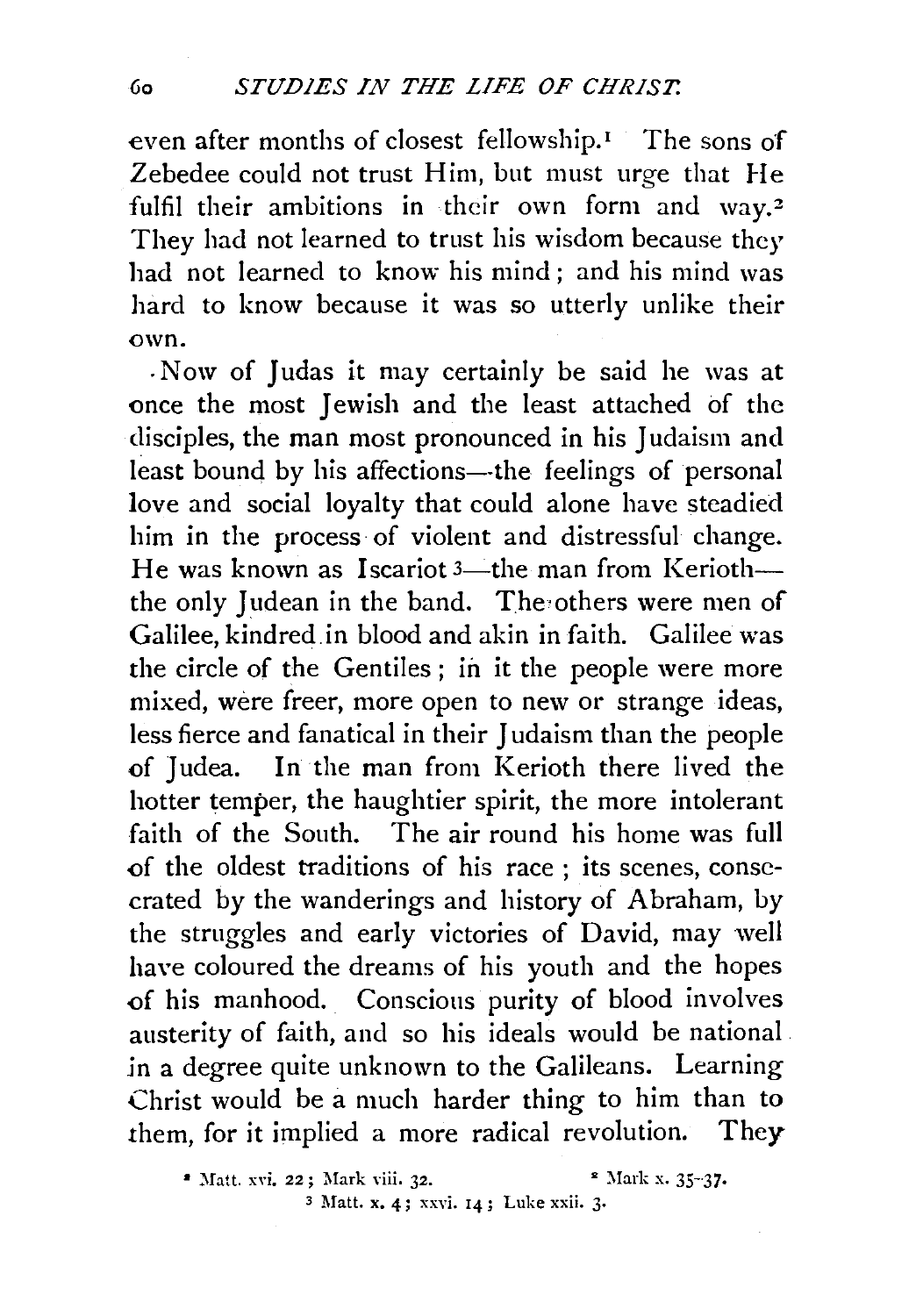were alike in this-they followed Jesus at first because they believed his word and mission to be not hostile to Judaism, but completory of it--its vital outcome and fulfilment. But they were unlike in their relation both to Judaism and Jesus. Of all it may be said that the light as it began to break was not altogether loved. was not always welcome, but even now and then positively .hateful. When the new order stood disclosed, it was found so to cross and contradict the inherited prejudices of generations, that only supreme love to Christ's person could create and maintain loyalty to his aims. And Judas was precisely the man who would feel the contradiction most and the love least. He had no friend or brother in the band; neighbourliness had not drawn him into it, and family affection could not help to hold him there. The solitary Judean in  $a$ Galilean society, he would be, as the least known, the least loved, with fewest personal associations and interests and least community of thought and feeling. \Vhere friendship, with the confidences it brings, is not spontaneous or natural, the soul is easily forced into the silence that creates misconception and distrust.

Let us imagine, then, the unwritten history of Judas. He is a man of strong convictions, a zealot who has in his south-Judean home brooded over the problems of his race, the splendid spiritual promise of Israel, but its miserable historical failure. He believes in the destiny of his people, dares to confess to himself that, though he pays tribute to Cæsar, the Messiah is his. king. Full of these thoughts, he meets Jesus at Jeru· salem. The one has come south from Nazareth, the other north from Kerioth. It is in the Holy City that Judas most feels the desolation of Israel; but there,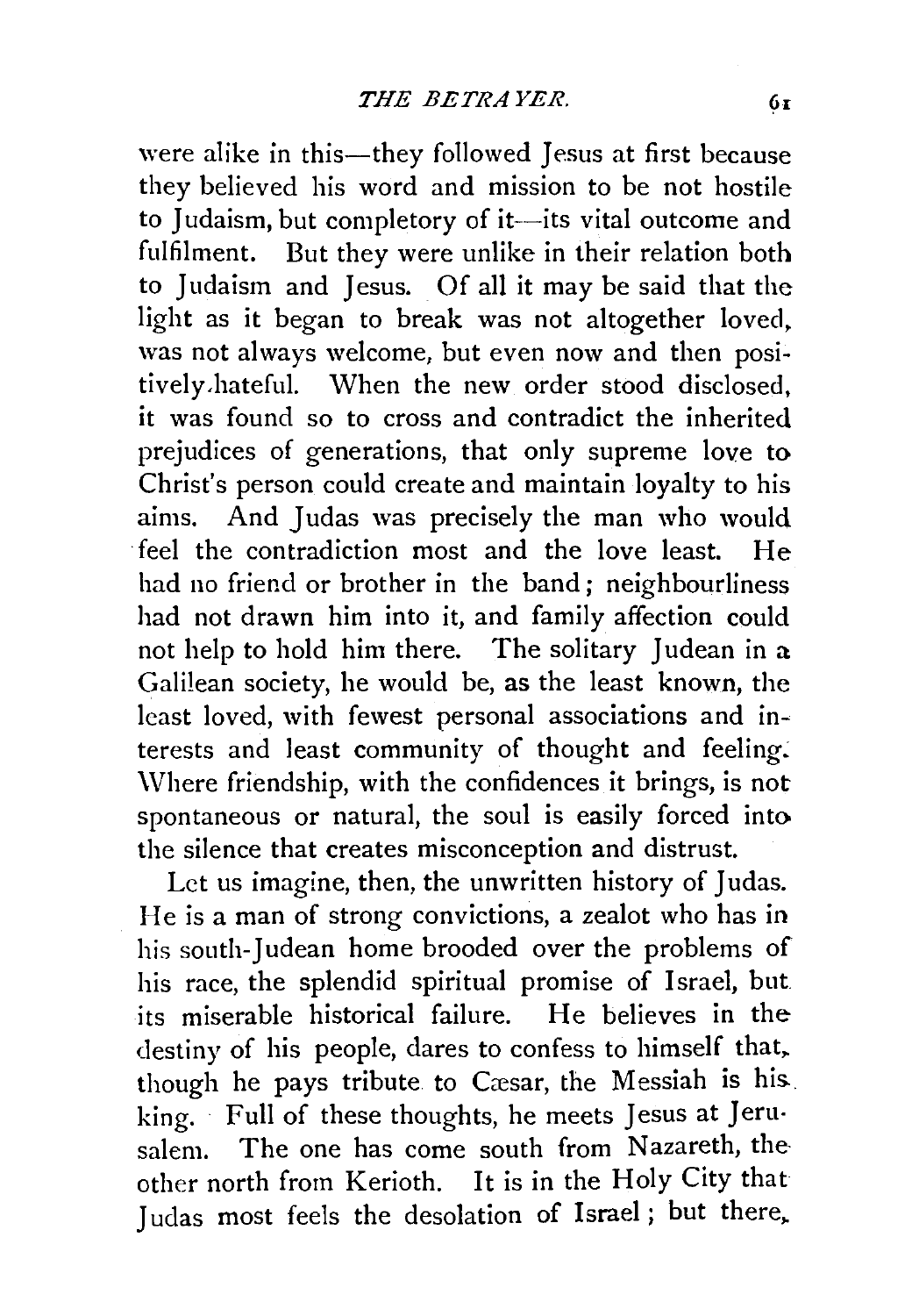too, he is most conscious of the consolation of hope. In a moment of moody hopefulness he hears Jesus, sees Him drive the money-changers out of the temple  $r$ and do works that seem to prove Him a teacher come from God.<sup>2</sup> . He follows Him, goes with Him into Galilee; but while he believes that Jesus is the Messiah, the Messianic ideal is his own, not Christ's. He is chosen a disciple for what he may be rather than what he is; his spirit is the possibility of an .apostle or an apostate. The early ministry in Galilee pleases him. In presence of the miracles, the multitudes, the words of power, his faith lives. One who .can so speak and act may well be the Messiah, and patience is easy when hope is strong. He is zealous in his own way, has a genius for what, in modern phrase, is termed organization, and becomes purser of the little band. He hears and, like the others, dimly understands the Master, but interprets Him through his own desires and expectations. While the bright morning of the ministry endures all rejoice in the fresh sunshine; but as clouds prophetic of storm gathered over its noonday they did not all alike feel the better radiance that came from the serene soul of the Christ. They were like men slowly awaking to a real world, unintelligible because so unlike their ideal--men bewildered by the consciousness that their fondest dreams were illusions destined never to be realized. And now came the conflict in which love to Christ and loyalty to the ancient convictions, which they had hoped to see fulfilled through Him, wrestled for the mastery. They had to believe before they could see, and belief in a moment so trying could only live by love. The

1 John ii. rs. • John ii. 23 ; iii. 2.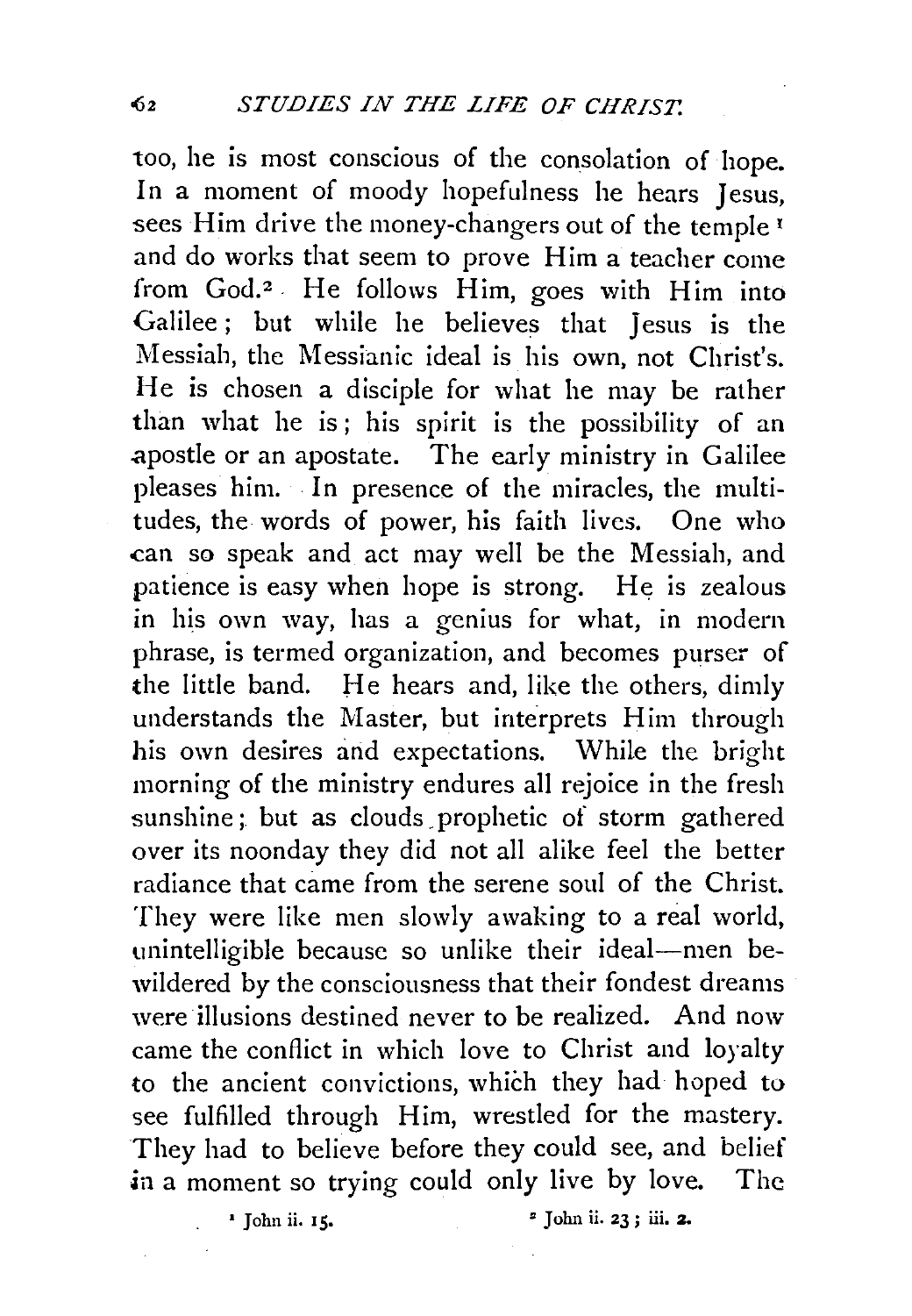alternatives were, assimilation to Him or recoil from Him, and for a while the rival forces, the centripetal and the centrifugal, might be so balanced as only the more to compel the man to continue moving in the path he had chosen. But they could not remain for ever in equilibrium; one or other must prevail. The -consequent struggle was felt by all; no man escaped it. Jesus was early conscious of it, knew that· there was an evil spirit among the twelve,<sup>I</sup> one who should betray the Son of man into the hands of men.<sup>2</sup> The prophecies of the Passion were a bewilderment to the disciples. Mark, in his picturesque way, shews them walking behind Jesus stunned (εθαμβούντο), stupified by wonder, communing among themselves, terrified at his words and the tragedy they foretell.3 The men were all differently affected. Thomas, faithful in his very .despair, was ready to die with Him.4 Peter, more ~ourageous in speech than action, foretold his fall by boasting that, while all men might be offended, yet would not he.5 Judas shewed his fiercer and more dissatisfied spirit in open and ungenerous criticism,<sup>6</sup> though the mind that prompted it was shared by all.7

In those dark days, then, we see the conflict of the rival forces—the transforming love attracting the one way, the ancient convictions drawing the other. The man from Kerioth could not get near Jesus because of his own ideas as to what the Christ ought to be, and *:so* the love that is the best creator of truthful loyalty -could not exercise over him its holy and beneficent influence. The fellowship that does not beget affinity

 $\begin{array}{lll} \text{4} & \text{John vi. 70.} \\ \text{7} & \text{7} \\ \text{8} & \text{9} \\ \text{1} & \text{1} \\ \text{1} & \text{1} \\ \text{2} & \text{1} \\ \text{3} & \text{1} \\ \text{4} & \text{1} \\ \text{5} & \text{1} \\ \text{5} & \text{1} \\ \text{1} & \text{1} \\ \text{22.} \\ \text{3} & \text{1} \\ \text{33. 34 : Mark xiv. 29.} \end{array}$ *4* $\frac{4}{10}$ , **6.** <sup>5</sup> Matt. xxvi. 33, 34; Mark xiv. 29.<br><sup>6</sup> John xii. 4-6. *7* Matt. xxvi. 8, 9.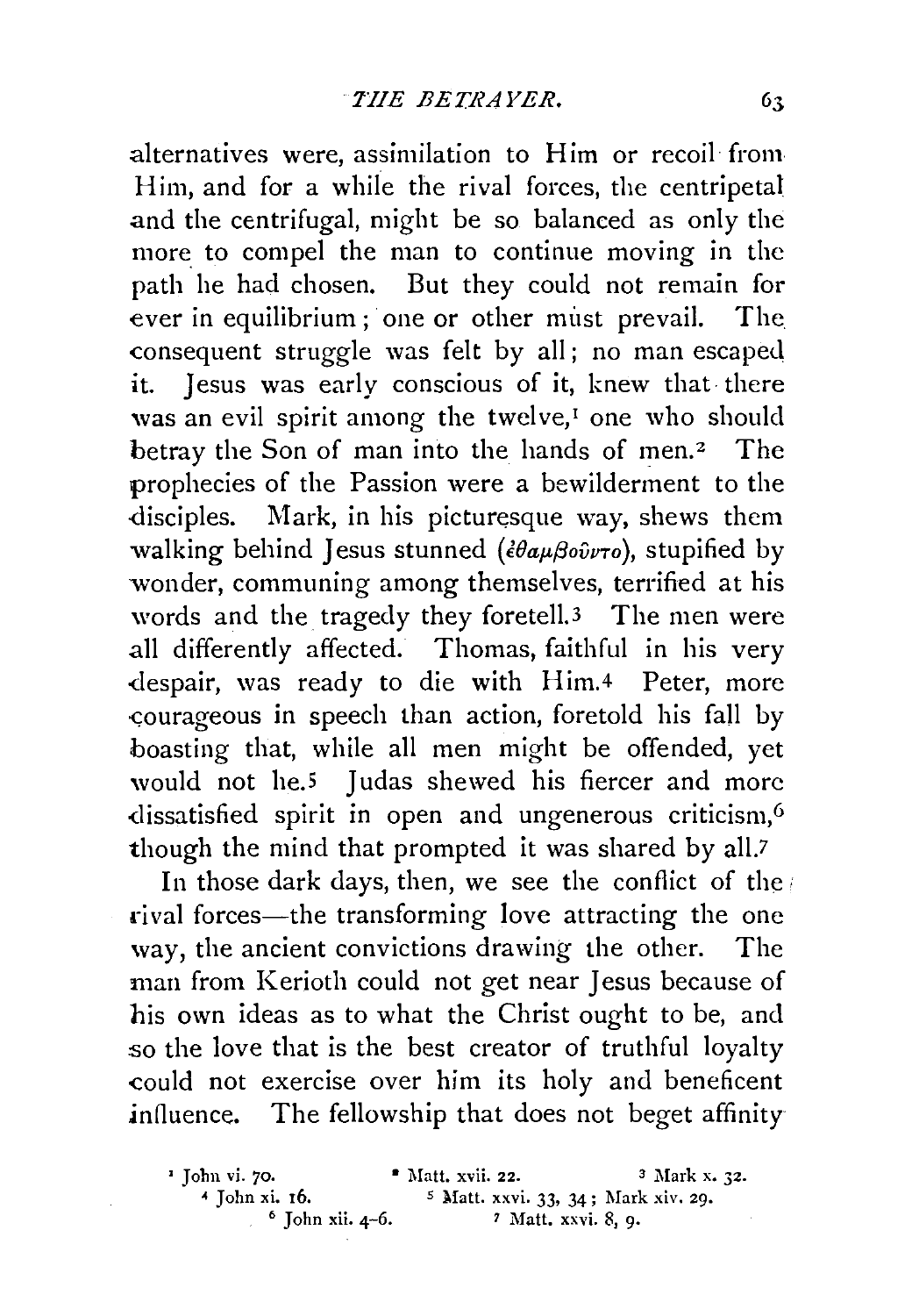evokes antipathy, the mind that has not learned to love is dangerously near to hate. While Christ's spirit had been growing readier for sacrifice, Judas's had been getting more selfish, waxing bitter over its vanishing ideals. The fuller Christ's speech became of suffering and death the more offensive it grew to Judas-the more like a mockery of his ancient hopes. Such a conflict of mind and thought between Master and disciple could not continue for ever; and it could have but one end. The longer it endured and the more it was repressed, the wider grew the breach and the more bitter the feeling. The moment when Christ's words and acts were most significant of death and sacrifice was also the moment when discipleship became impossible to Judas, and apostasy inevitable. While the Master remained to institute the Supper of everlasting remembrance, the disciple went forth to betray Him.

No one hates like an apostate. The cause he deserts is an offence to him. It is the monument of a happier past, of hopes that deluded, of conflicts that have ended in the defeat of conscience and the loss of honour. The more honest the apostate the deeper will be his hate, for his apostasy will imply a more violent distress and disturbance of nature. The man who is not in earnest is incapable of any strong aversion, powerful feelings being everywhere at once the expression and measure qf sincerity. And he who forsakes a cause, believing it has deceived and wronged him, feels that he cannot spare it, can only be its remorseless foe. Revenge becomes a passion which must be gratified before the man can be happy. And Judas acts like an apostate to whom revenge is dear.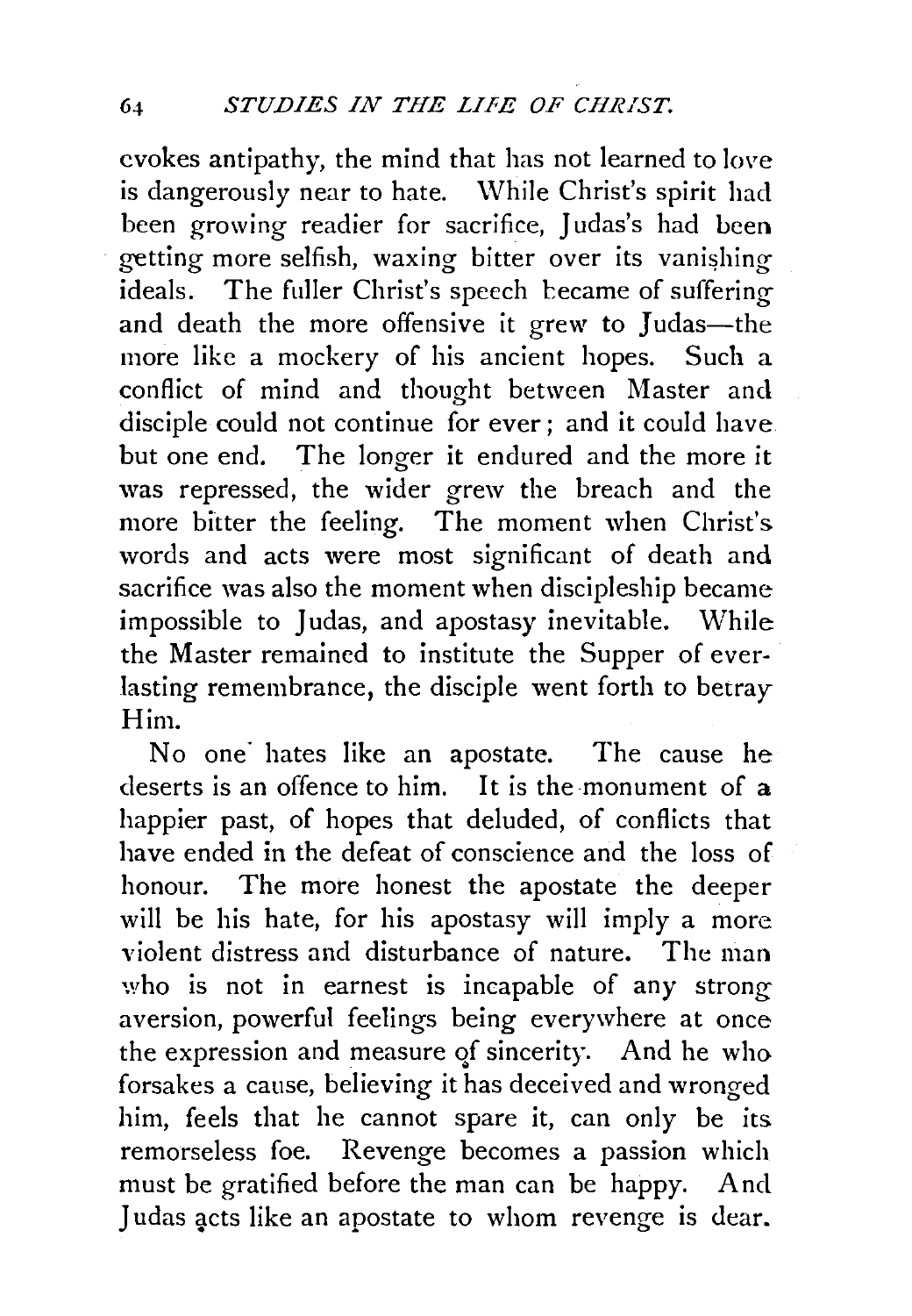Hate like his is a sure diviner, as quick *to* recognize hate in all its varying degrees and capabilities as love is to discern love. And so with the unerring instinct of his kind he seeks the chief priests. "And they were glad, and covenanted to give him money;" 1 but the sweet thing was the revenge, not the money. Yet why did they need him? Jesus was defenceless, was in their city, on their streets, teaching openly—what need then of a covenant with the traitor? It was not enough to capture, it was necessary to condemn Him, and so condemn Him that the Roman would execute the judgment. Only the most delicate handling could insure the death that had been deemed " expedient." 2 The conditions were dangerous; the millions then gathered in and about Jerusalem formed a most · explosive mass. The Jews were a proud and fanatical race, believing themselves the chosen of God, the Jacob He loved, the Israel in whom his soul delighted. They despised the Roman as a Gentile while hating him as a conqueror. He might be allowed for a little to chastise them for their sins; but once it pleased God to have mercy upon Zion and restore her freedom, the Roman would have to go forth weeping, while they had their mouths filled with laughter and their tongues with singing. And the hope in the return of the Divine favour was just then at its intensest, insensible to discouragement, sensitive to every propitious sign, ready to anticipate or respond to it in deeds of fierce fanaticism. This hope so possessed the people then within and about Jerusalem that it glowed in them like a passion. The sight of the Roman was an insult to their pride and their faith. The millions were conscious of their

' Luke xxii. 5· • John xi. 50.

VOL. XII.

 $\mathbf{\hat{5}}$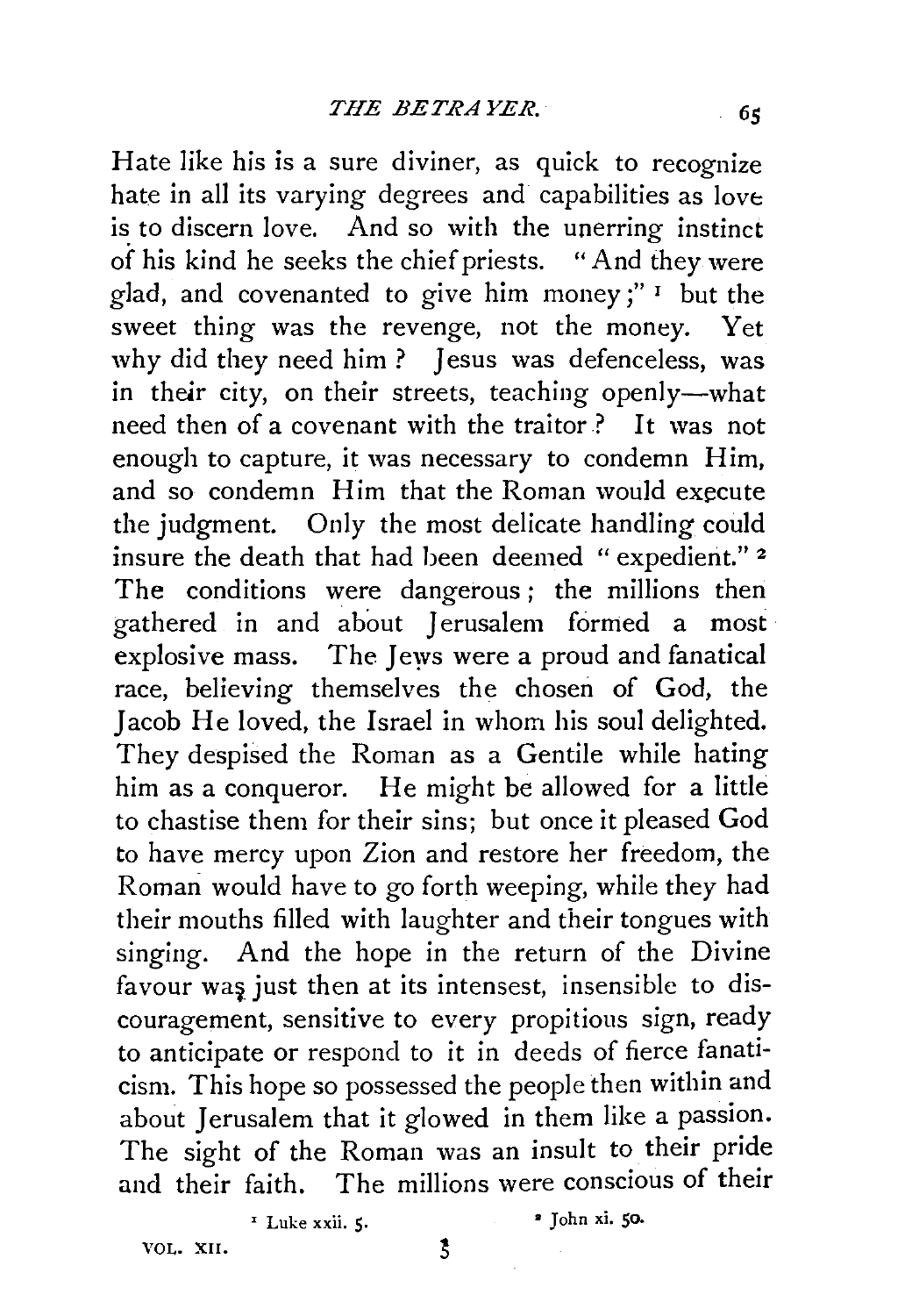multitude, of their strength, of ideals of authority and empire that far transcended the Roman. Were the belief to seize them that their Messiah had come, it would raise them into an army of fanatics, inspired by an awful hate to Rome and a sublime enthusiasm for their city and their hopes. The priests knew the possibilities that slumbered in the multitudes, but they knew not the resources of Jesus. The people's action they could forecast, but not Christ's. And with them not to know was to suspect. The bad can never understand the good, fear that their good is only disguised evil, the worse and more mischievous for being so skilfully concealed. And so the priests feared Jesus, believed that He would do what they would have done had they been in his place. They thought that to take Him in public would be to court disaster. The people believed in Him, and to threaten Him might be to force their belief into irrevocable deeds. For to see Him taken captive by the Roman would 'be to their hot imagination proof of his Messiahship, evidence that Cæsar feared the Christ. So the thing must be done secretly. If there was power in Him, He must not be allowed to exercise it over the people, or the people to see it. If there was faith in Him, it must not be provoked by a public arrest, but be shamed into silence and out of existence by the sight of a broken and humiliated and smitten captive. And so the coming of the traitor was like the descent of wisdom into their counsels; it made the difficult possible and the dark light.

What help the traitor needed he received, and, familiar with the haunts of Jesus, he led forth the band to Gethsemane. There they met the Saviour fresh from his agony and his prayer; and hate, that it might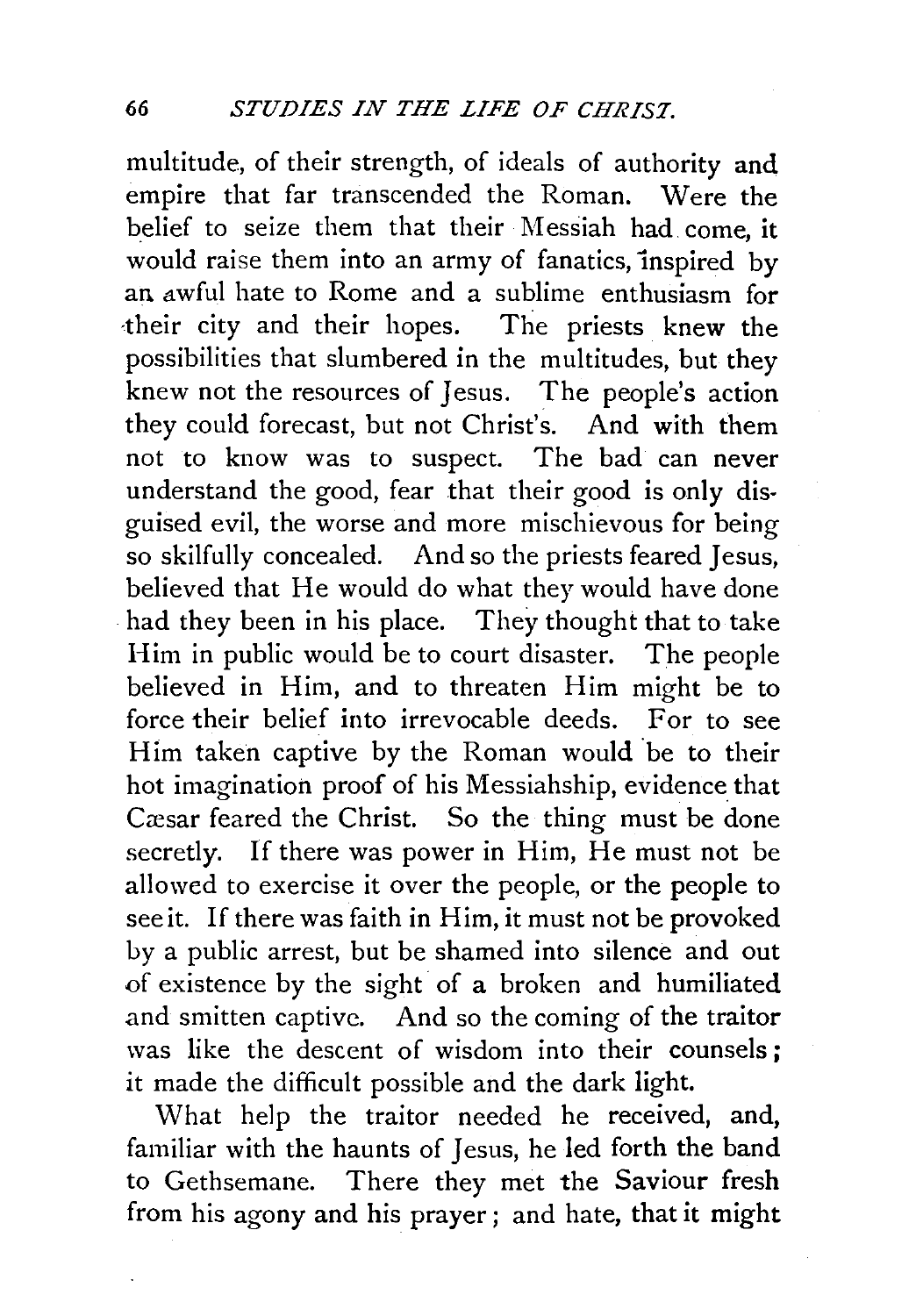the better gratify itself, tried to use the language and the symbols of love. Over the scene we may not linger, though it is in its tragic contrasts one of the moments the imagination has most loved to picture. There, under the silent stars, in the glare of the red torchlight, two faces that were as heaven and hell meeting joined in what was at once the holiest and most profane kiss ever given by human lips. But the deed was soon done, and Jesus, in the cold dark midnight, encircled by flaming torches and coarse cruel men, returned to Jerusalem. " Peter followed afar off," and so did another disciple, made bold by a love many waters could not quench. But deep as was their anguish, in another spirit there was a deeper. There is a hate that dies by indulgence-a revenge that, gratified, begets remorse. A mean and miserly nature, incapable of commanding emotions, had been able to sell Jesus and feel only the happier for being free of his presence and possessed of the " thirty pieces of silver," which was his price. But with an earnest and intense nature, whose hate was born of disappointed hope and baffled ambition, it was altogether different. The apostasy of Judas came from the feeling that he had been deceived, but the despair of Judas from the consciousness that he had deceived himself, and so become the author of a stupendous crime; Evil premeditated is evil at its best-attractive, desirable, full of promises which the senses can understand and the passions love; but evil perpetrated is evil at its worsthideous, hateful, stripped of its illusions and clothed in its native misery. In his anger at finding Jesus not to be the Christ he had hoped for and desired, Judas deserted and betrayed Him; in the terrible calm that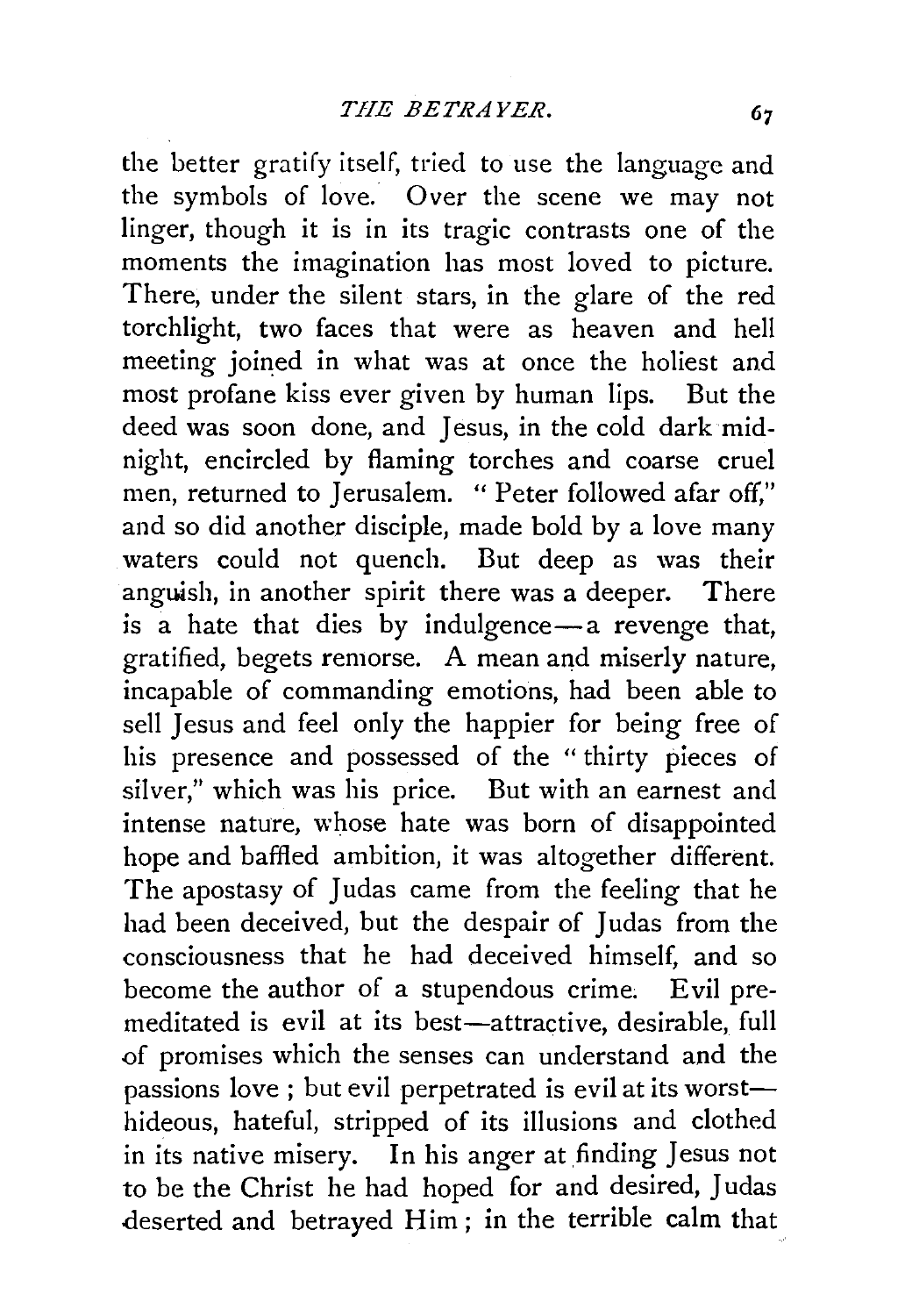succeeded indulgence he awoke to the realities within and about him, saw how blindly he had lived and hated, how far the Messianic ideal of Jesus franscended his own. There are moments that are big with eternities, when the walls self has built round the spirit fall, and the infinite realities of God stand clear before the soul. Such was the moment after the betrayal to the betrayer. In it he knew at once himself and Jesus, saw his lost opportunity and his awful crime. Above the lurid torchlight gleamed the silent beautiful stars; to the eye of Jesus they were full of pity, but to the eye of Judas they were full of blame. Calm magnanimous Nature in heaven and on earth made the one peaceful and strong, but the other remorseful and weak. Sorrow subdued into resignation is holy happiness; but revenge glutted is remorse roused.

The suddenly awakened conscience is a terrible power; compared with it justice is gentle and law is. mild. The man in whom it lives feels neither inclined nor able to forgive himself, sees only where and in what he is blameworthy. In its burning light whatever can deepen guilt is made to stand out clear, sharp, and distinct; while every apology or extenuating circumstance is consumed. So Judas judges himself with awful severity, and hastens to execute judgment. The moments move swiftly, but with sure consequence. He does not wait for the issue of his act, but anticipates it. He knows the men, watches the trial, hears Jesus condemned, and then abandons himself to his horror and remorse. With the judges, the men whose hireling he had been, he had no part or lot. He was in earnest, they were not ; it was a matter of life and death to him, of "expediency" and craft with them.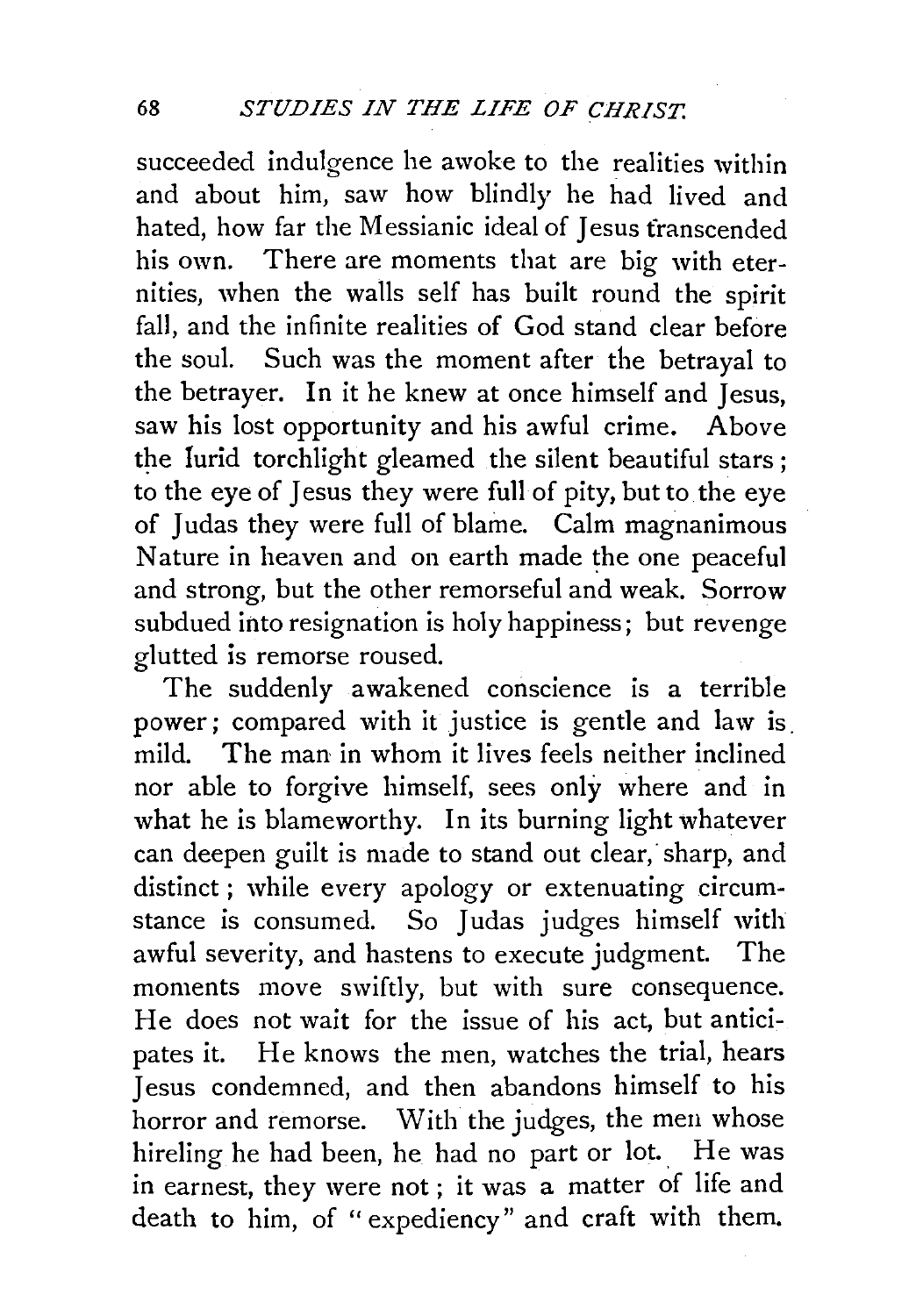When they had compassed their end they were satisfied; but he had by the betrayal defeated, as he now understood, his own purpose, given One holy, harmless, and beautiful over into the hands of sinners. Christ before his judges became intelligible to the man with the awakened conscience; his spiritual meaning, aims, Messiahship all stood clear before his eye, while the men that were trying Him, with their hollow and selfish worldliness, turned, as it were, into living transparencies. And so the trial was enough; he could not live to see the end. He would hide himself in the grave; seek the blindness of death. The scene with the chief priests is most characteristic. They calm, cynical, satisfied ; he agitated, reproachful, remorseful. He cries, " I have sinned in that I have betrayed innocent blood." They answer, " That is thy own concern. What is it to us?" The "thirty pieces of silver" he cannot keep, each accuses him so. He casts them down in his agony, turns and flees from the temple a fugitive from conscience, from self, yet only the more pursued by the remorseful self, the reproachful conscience, unable to face life followed by a so awful Nemesis, able only to seek quiet in death and a refuge in the grave.

The end of the traitor became him. It was the way in which he confessed his crime and made atonement for it to his conscience. We ought to think of Judas, if not the better, the more kindly for his end. It proved him not altogether bad - that the actual apostate had been a possible apostle. Imagine how much worse a calmer end had shewn him. If he had lived a man without passion or pain ; if he had lifted to heaven a serene brow and looked out on man like a